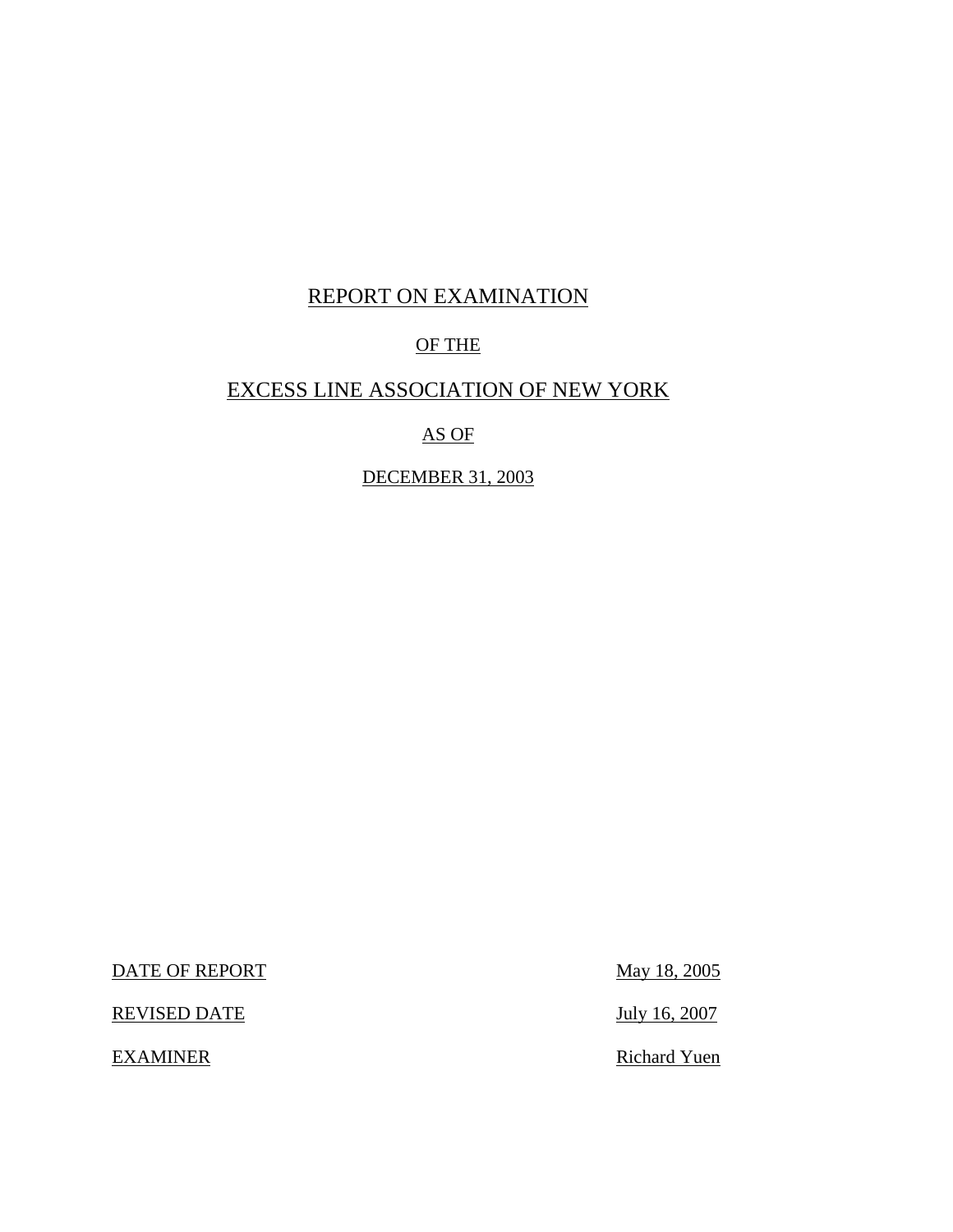# Table of Contents

| Item No. |                                             | Page No.       |
|----------|---------------------------------------------|----------------|
| 1.       | Scope of Examination                        | 1              |
| 2.       | Description of ELANY                        | $\overline{2}$ |
|          | A. History                                  | $\overline{c}$ |
|          | B. Membership                               | $\frac{2}{3}$  |
|          | C. Purposes                                 |                |
| 3.       | Plan of Operation                           | $\overline{4}$ |
|          | A. Management                               | 4              |
|          | <b>B.</b> Administration                    | 5              |
| 4.       | <b>Financial Statements</b>                 | 5              |
|          | A. Balance Sheet                            | 6              |
|          | <b>B.</b> Statement of Income               | 7              |
|          | C. Statement of Fund Balance                | 8              |
| 5.       | <b>ELANY Functions</b>                      | 8              |
|          | A. Processing and Stamping of Affidavits    | 8              |
|          | <b>B.</b> Unauthorized Insurer Files        | 11             |
|          | C. Expenditures                             | 11             |
|          | D. Stamping Fee                             | 13             |
|          | E. Internal Controls                        | 14             |
|          | F. Binding Authority Agreements             | 16             |
| 6.       | Compliance with Prior Report on Examination | 17             |
| 7.       | <b>Summary of Recommendations</b>           | 22             |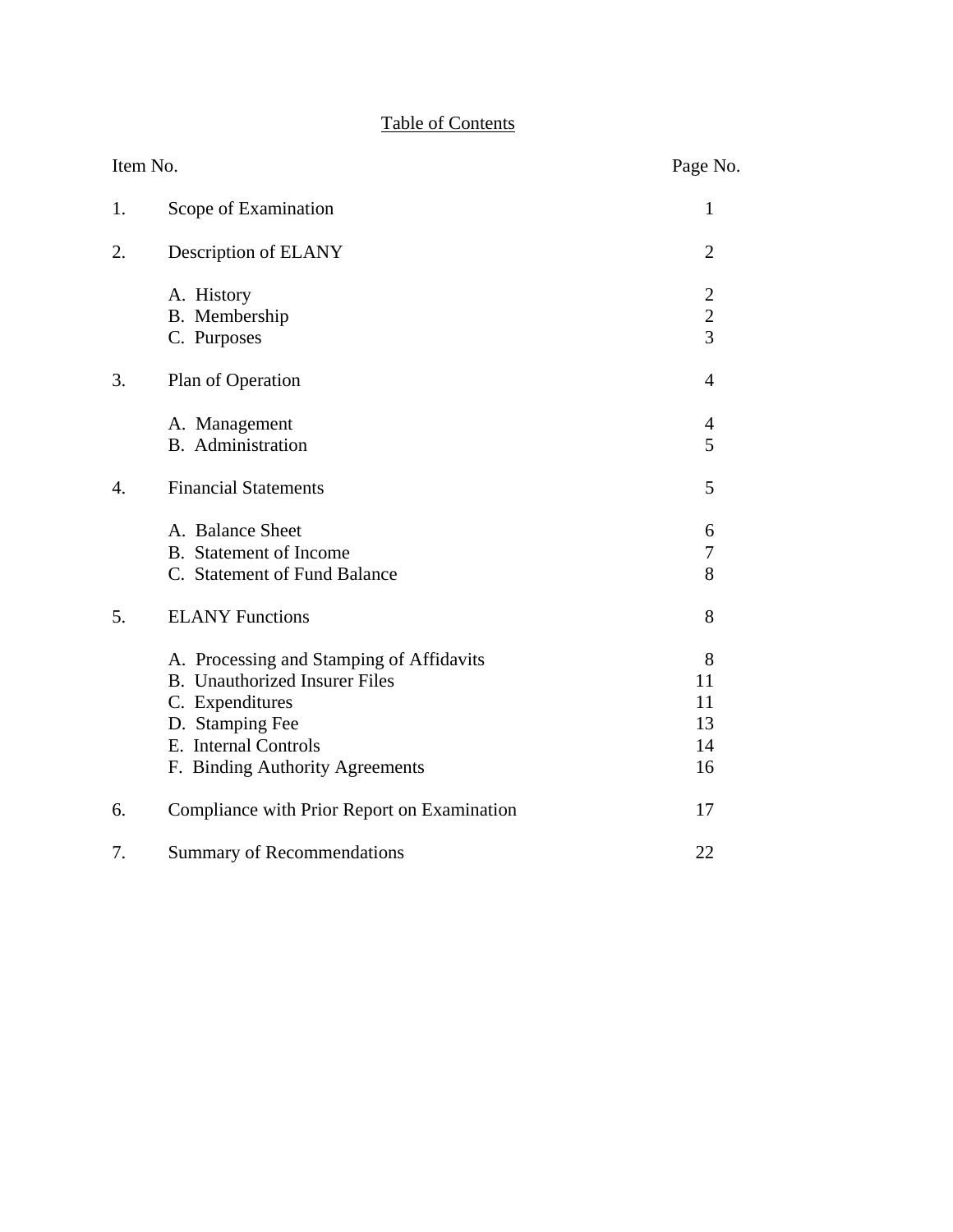

STATE OF NEW YORK INSURANCE DEPARTMENT 25 BEAVER STREET NEW YORK, NEW YORK 10004

May 18, 2005

Honorable Howard Mills Superintendent of Insurance Albany, NY 12257

Sir:

Pursuant to the requirements of the New York Insurance Law, and in compliance with the instructions contained in Appointment Number 22257 dated September 30, 2004 attached hereto, I have made an examination into the condition and affairs of the Excess Line Association of New York herein referred to as ELANY, as of December 31, 2003, and submit the following report thereon.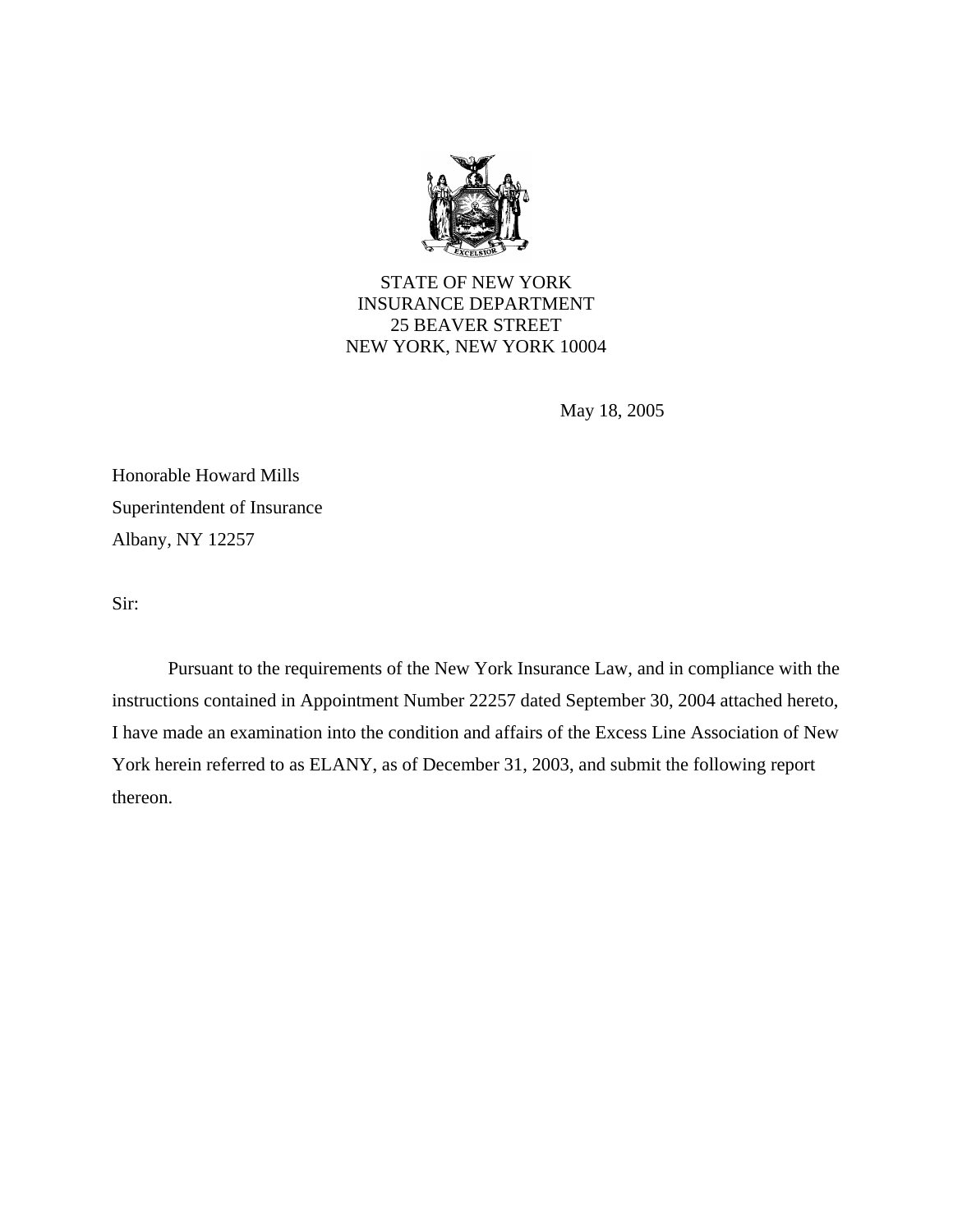#### 1. Scope of Examination

The previous examination of the Excess Line Association of New York was conducted as of December 31, 1999. This examination covered the four year period from January 1, 2000 through December 31, 2003. Transactions occurring subsequent to this period were reviewed where deemed appropriate by the examiner.

The examination comprised a complete verification of assets and liabilities as of December 31, 2003. The examination included a review of income, disbursements and company records deemed necessary to accomplish such analysis or verification and utilized, to the extent considered appropriate, work performed by ELANY's independent certified public accountants. A review or audit was also made of the following items:

> History Membership Purposes Management Records Internal Controls Accounts and Records Financial Statements

A review was also made to ascertain what action was taken by ELANY with regard to the comments and recommendations in the prior Report on Examination.

This Report on Examination is confined to financial statements, internal controls and comments relative to matters which involve departures from laws, regulations or rules, or which are deemed to require explanation or description.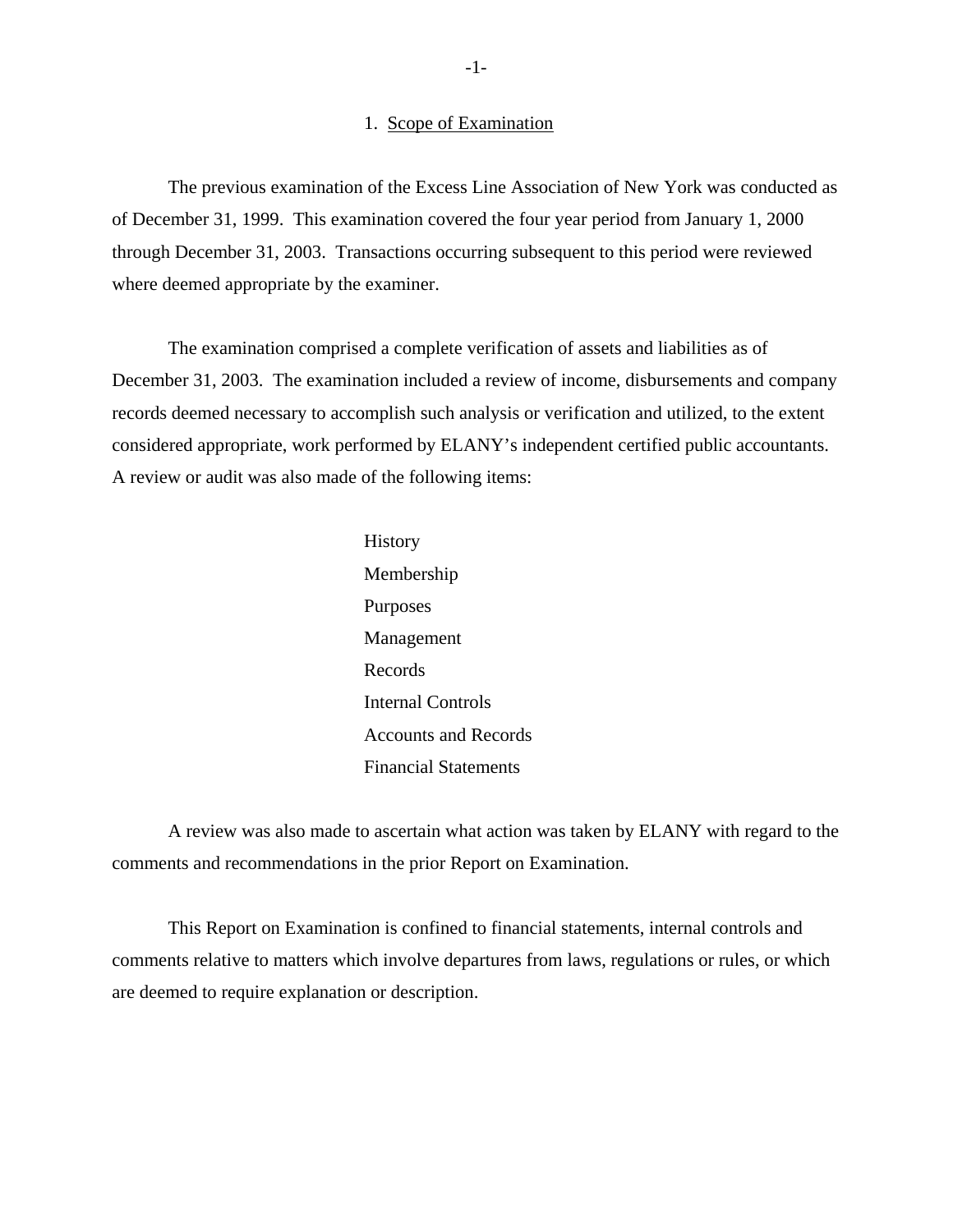#### 2. Description of ELANY

#### A. History

The Excess Line Association of New York was established as a non-profit association pursuant to Chapter 630 of the Laws of 1988 and began operation on January 1, 1989.

The operating procedures of the administration of ELANY are governed by a Plan of Operation (Plan) approved by the Superintendent pursuant to Section 2130(c) of the New York Insurance Law.

#### B. Membership

All excess line brokers licensed under Section 2105 of the New York Insurance Law are deemed members of ELANY pursuant to Section 2130(a) of the Insurance Law. New members are added as they become licensed under Section 2105 of the Insurance Law and said membership is ended concurrent with the termination of the broker's excess line license. When brokers become licensed as excess line brokers, the Licensing Bureau of the New York Insurance Department notifies ELANY which in turn sends the new members an information package to assist them in performing their duties as excess line brokers.

The following chart lists the number of excess line brokers licensed by the Insurance Department and those that actively submitted business to ELANY during the period under examination:

|                         | Number of Excess Line Brokers |        |
|-------------------------|-------------------------------|--------|
|                         | Licensed                      | Active |
| As of December 31, 2000 | 557                           | 350    |
| As of December 31, 2001 | 690                           | 442    |
| As of December 31, 2002 | 1046                          | 384    |
| As of December 31, 2003 | 1246                          |        |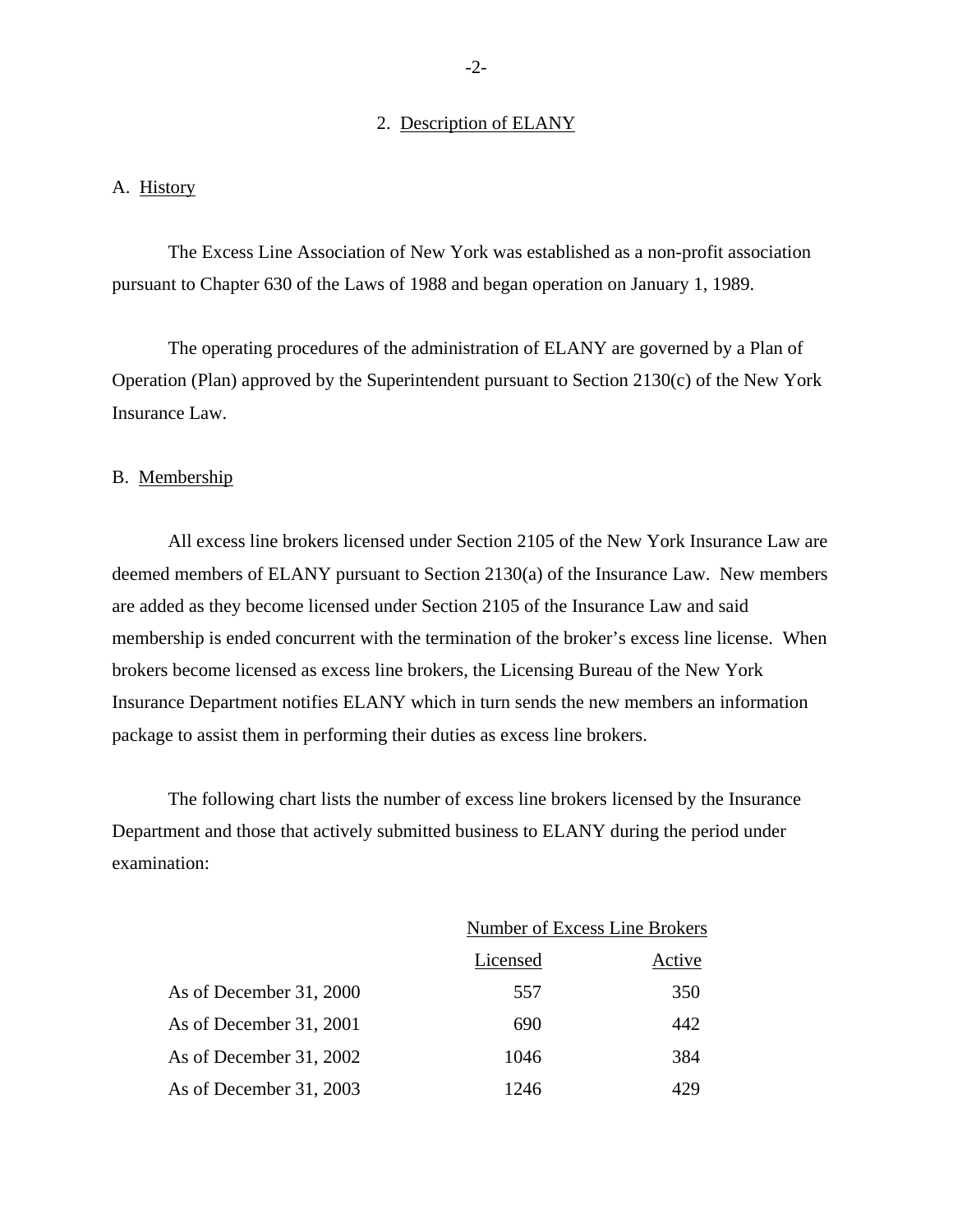#### C. Purposes

ELANY was established pursuant to Section 1 of Chapter 630 of the Laws of 1988, "…to facilitate and encourage compliance by its members with the laws of this state and the rules and regulations of the Superintendent relative to excess line insurance." This same section also states that the underlying purposes of ELANY include protecting persons seeking insurance in this state; permitting excess line insurance to be placed with reputable and financially stable unauthorized insurers; and protecting revenues of this state.

Pursuant to Section 2118(b)(1) of the Insurance Law within 45 days after an excess line policy is procured, member brokers are required to submit to ELANY affidavits along with policy declarations pages or cover notes evidencing placements with unauthorized insurers. The submitted documents are then reviewed by ELANY examiners for completeness and accuracy. If the affidavit is not properly prepared or questionable information is noted, the documents evidencing placement are returned unstamped to the broker for correction. Otherwise, the placement is recorded into ELANY's database and the policy declarations page or cover note is stamped and returned to the broker. The affidavits are subsequently submitted to the Insurance Department in accordance with Section  $2130(a)(4)$  of the Insurance Law. The member is then billed .4% of the reported excess line premium for this stamping. At the recommendation of ELANY and following approval of the Department, this stamping fee was later reduced to .3% effective July 1, 2004 and subsequently to .2% effective July 1, 2005.

Section 2118(b)(6) of the Insurance Law prohibits excess line brokers from delivering policies issued by an unauthorized insurer without the ELANY stamp affixed to either the policy declaration page or a cover note. Section  $2130(a)(2)$  requires ELANY notify the Insurance Department if it receives documents evidencing placements with an unauthorized insurer ELANY believes fails to comply with the requirements of the New York Insurance Law. However, any disciplinary action taken against an excess line broker concerning violations of these sections of the law remains the responsibility of the Superintendent, and not ELANY.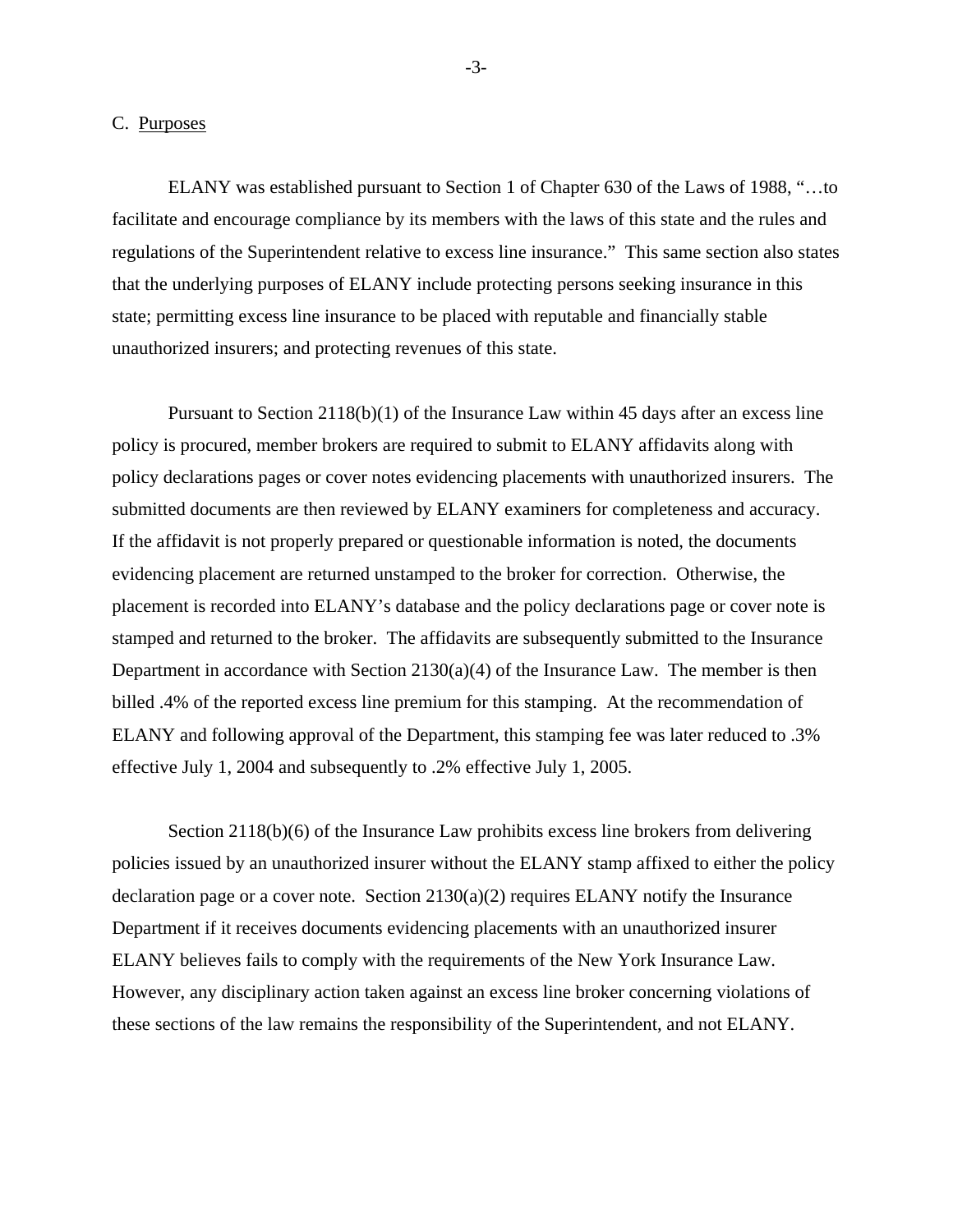#### 3. Plan of Operation

#### A. Management

The Plan of Operation (Plan) as approved by the Superintendent of Insurance governs the management of ELANY. The Plan has granted management of ELANY to a Board of Directors (Board). The Board consists of not less than five nor more than nine persons who are elected to serve for non-concurrent terms of three years. The Plan provides that the Board shall hold regular meetings at least quarterly as well as special meetings under certain conditions and/or emergencies.

As of December 31, 2003, the Board of Directors consisted of the following members:

| Name                       | Affiliation                    |
|----------------------------|--------------------------------|
| Margaret Beirne (Chairman) | AON Group, Inc.                |
| David Isenberg             | DC White Agency                |
| Donald Privett             | Privett Special Risks, LLC     |
| Kevin McGill               | Willis of New York, Inc.       |
| John A. Buckley            | NIF Services of New York, Inc. |
| Kurt C. Bingeman           | Russell Bond & Co., Inc.       |
| Thomas J. Derella          | The Kingstar Company, Inc.     |
| Lee A. Orabona             | New Century Global Inc.        |
| Robert Shapiro             | Global Facilities, Inc.        |

There were 16 Board of Directors meetings during the examination period. In general, attendance was good except for Les Ross, who attended 54% of the meetings held during the period under examination. It should be noted that Mr. Ross was not re-elected to the board after his term expired in May 2003.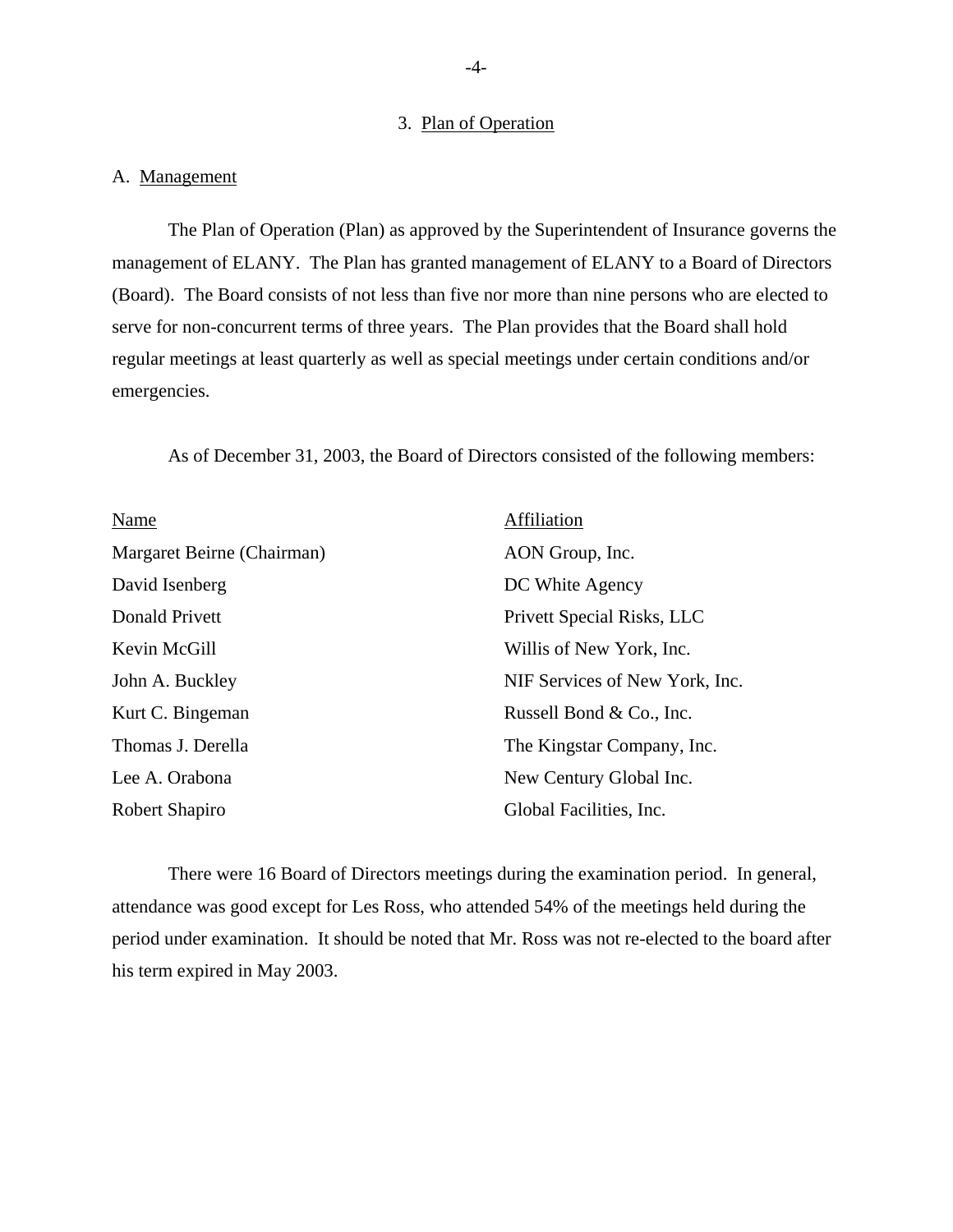#### B. Administration

The Plan of Operation of ELANY provides that an Executive Director shall be the chief operating officer of ELANY. The Executive Director's duties shall be to implement the policies of the Board of Directors. The Plan also provides that ELANY may employ such persons, firms etc. as needed for the performance of the duties of ELANY.

As of December 31, 2003, the officers of ELANY were as follows:

| Name                 | Title                          |
|----------------------|--------------------------------|
| Daniel F. Maher      | <b>Executive Director</b>      |
| Nancy Born           | <b>Office Manager</b>          |
| Theresa Hetherington | <b>Stamping Office Manager</b> |
| Richard Schlesinger  | <b>Financial Director</b>      |

#### 4. Financial Statements

The financial statements presented in this report consist of a balance sheet reflecting the assets and liabilities as of December 31, 2003, a statement of income for the period January 1, 2000 through December 31, 2003, and a statement of fund balance as of December 31 for the years 2000 through 2003.

ELANY's financial statements were audited by McGladrey & Pullen, CPA. McGladrey & Pullen expressed an unqualified opinion that the financial statements present fairly, in all material respects, the financial positions of ELANY as of December 31 of the respective years under examination and the results of its operations and its cash flows for the years then ended in conformity with generally accepted accounting principles.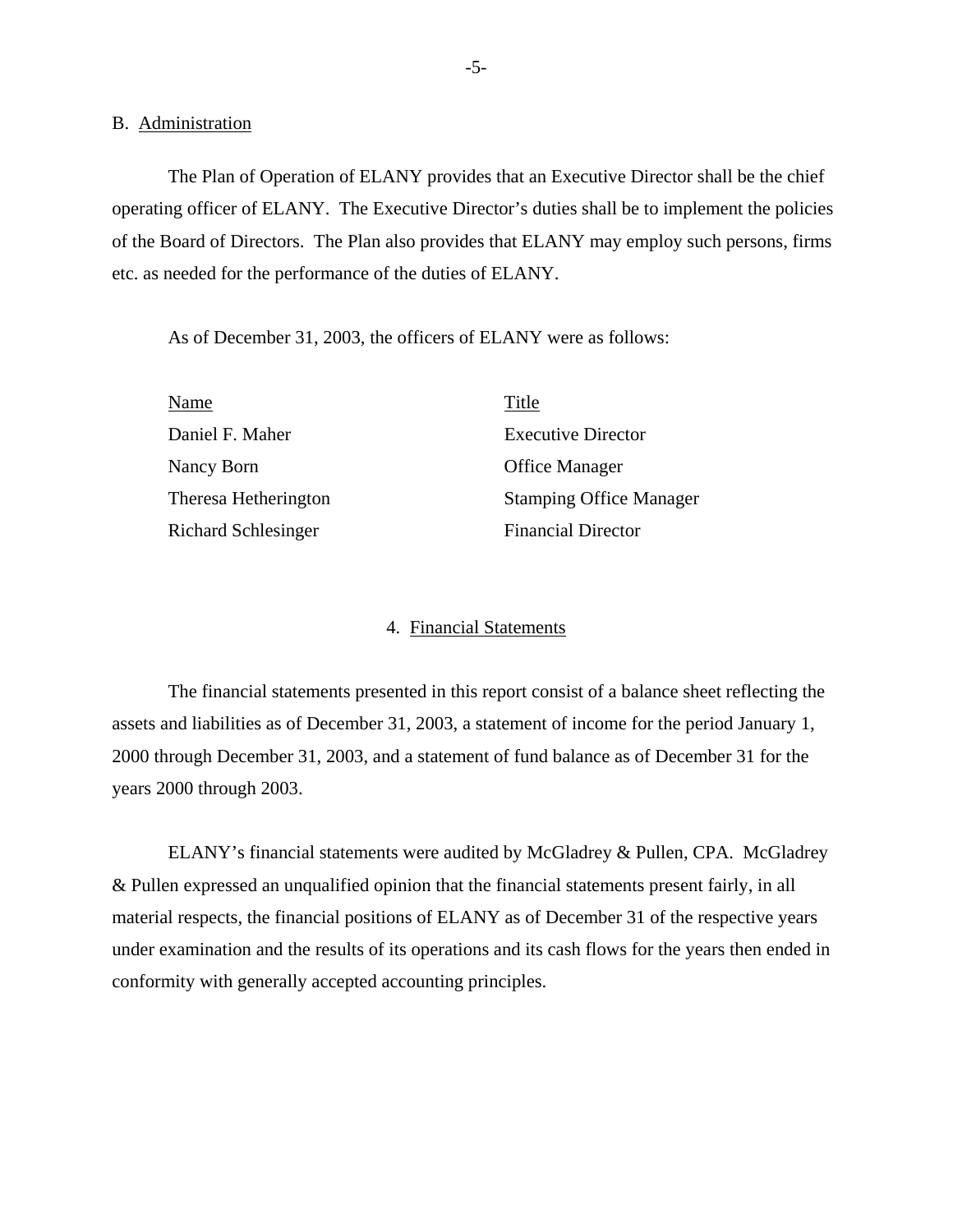# A. Balance Sheet

The following shows the assets, liabilities and fund balance at December 31, 2003 as reported by ELANY.

#### **Assets**

| <b>Current Assets</b>                         |           |             |               |
|-----------------------------------------------|-----------|-------------|---------------|
| Cash                                          |           | \$5,597,021 |               |
| Investments                                   |           | 2,545,327   |               |
| Accounts receivable                           |           | 1,528,626   |               |
| Prepaid expenses (including accrued interest) |           | 74,711      |               |
| <b>Total Current Assets</b>                   |           |             | \$9,745,685   |
| <b>Fixed Assets</b>                           |           |             |               |
| Furniture and fixtures                        | \$229,319 |             |               |
| Leasehold improvements                        | 68,266    |             |               |
| Computers                                     | 563,744   |             |               |
| Total fixed assets, at cost                   |           | 861,329     |               |
| Less: Accumulated depreciation                |           | 558,040     |               |
| <b>Total Fixed Assets</b>                     |           |             | 303,289       |
| Security deposit and artwork                  |           |             | 134,443       |
| <b>Total Assets</b>                           |           |             | \$10,183,417  |
| <b>Liabilities and Fund Balance</b>           |           |             |               |
| <b>Current Liabilities</b>                    |           |             |               |
| Accounts payable and accrued expenses         |           | \$241,764   |               |
| <b>Total Current Liabilities</b>              |           |             | \$<br>241,764 |
| Other Liabilities                             |           |             |               |
| Deferred rent credit                          |           | 950         |               |
| <b>Total Other Liabilities</b>                |           |             | 950           |
| <b>Total Liabilities</b>                      |           |             | 242,714       |
| <b>Fund Balance</b>                           |           |             | 9,940,703     |
| <b>Total Liabilities and Fund Balance</b>     |           |             | \$10,183,417  |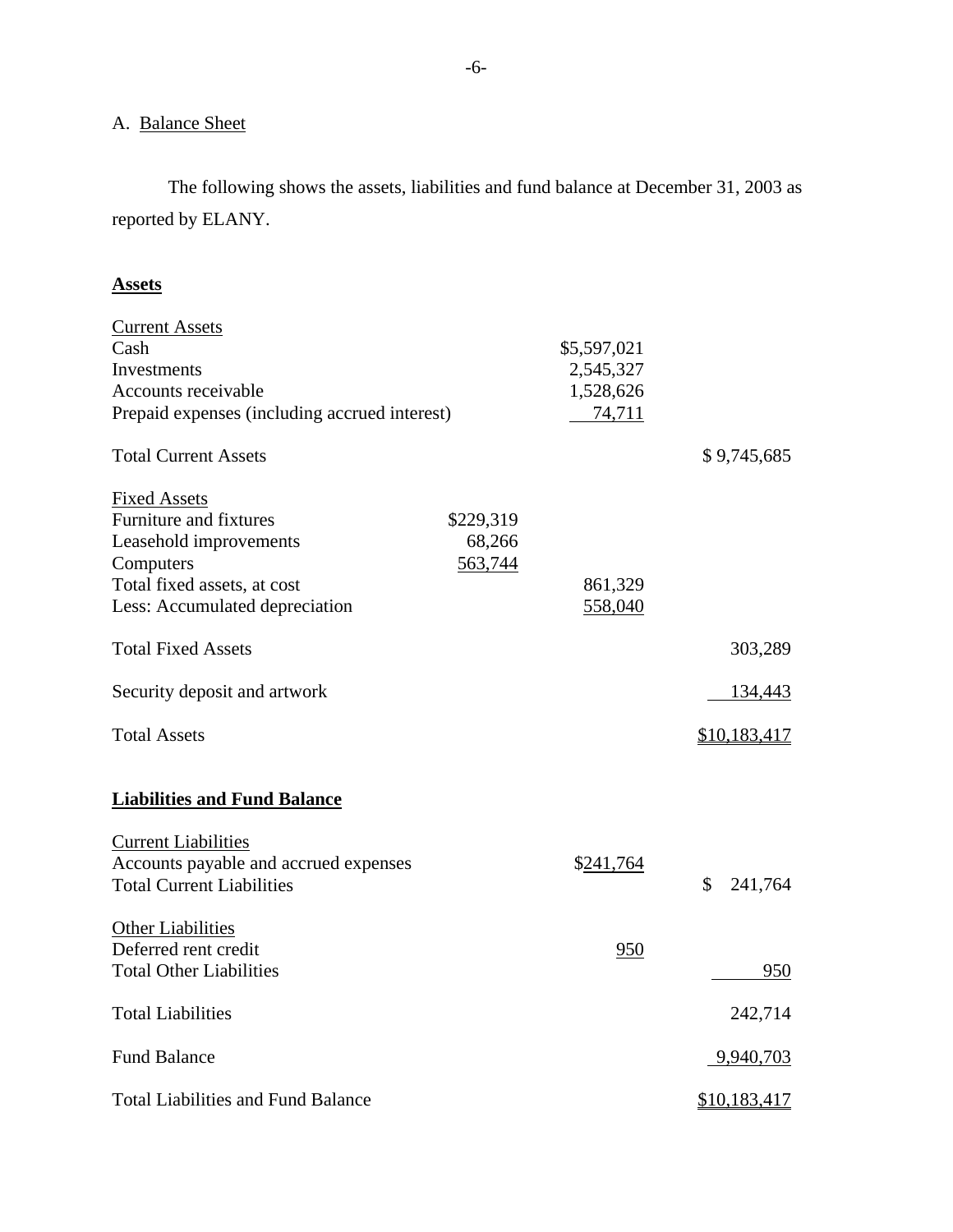# B. Statement of Income

Illustrated below is a statement of the revenues and expenses as reported by ELANY for the period January 1, 2000 through December 31, 2003:

| Revenues                            |              |              |
|-------------------------------------|--------------|--------------|
| <b>Stamping fees</b>                | \$18,539,131 |              |
| Annual filing fees                  | 40,400       |              |
| <b>Financial review fees</b>        | 40,800       |              |
| Interest and dividends              | 315,335      |              |
| Gain (Loss) on investments          | (28, 461)    |              |
| Insurance recovery                  | 29,860       |              |
| Total revenues                      |              | \$18,937,065 |
| Expenses                            |              |              |
| Payroll                             | \$4,347,291  |              |
| Payroll taxes and employee benefits | 1,005,117    |              |
| Profit-sharing plan (401k)          | 253,518      |              |
| Temporary help                      | 555,921      |              |
| Rent and utilities                  | 802,963      |              |
| Professional fees                   | 784,402      |              |
| Computer charges                    | 469,931      |              |
| Industry trade meetings             | 230,303      |              |
| Travel and entertainment            | 87,619       |              |
| Insurance                           | 127,791      |              |
| Postage, printing and stationery    | 436,768      |              |
| Telephone                           | 120,492      |              |
| Office supplies                     | 209,593      |              |
| Repairs and maintenance             | 133,222      |              |
| Dues and subscriptions              | 138,085      |              |
| Board of Directors meetings         | 199,073      |              |
| Members' education                  | 169,935      |              |
| Document storage and retrieval      | 131,625      |              |
| <b>NYID</b> examination             | 33,992       |              |
| Depreciation                        | 115,621      |              |
| Contributions                       | 29,675       |              |
| Miscellaneous                       | 122,539      |              |
| Total expenses                      |              | 10,505,476   |
| Excess (deficiency) of              |              |              |
| revenues over expenses              |              | \$8,431,589  |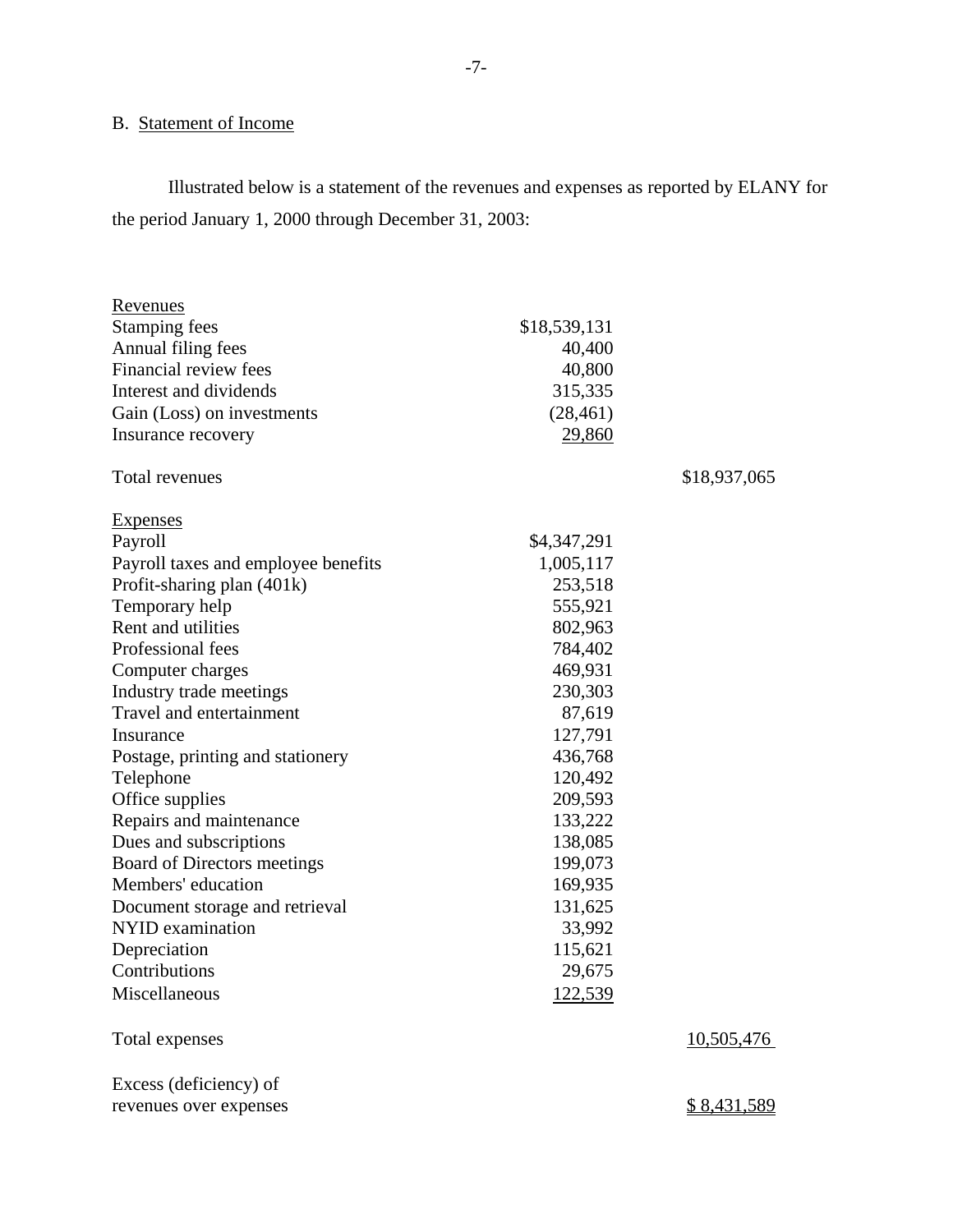#### C. Statement of Fund Balance

The fund balance increased \$8,431,589 during the examination period January 1, 2000 through December 31, 2003, detailed as follows:

|                                                  | 2000        | 2001        | 2002        | 2003        |
|--------------------------------------------------|-------------|-------------|-------------|-------------|
| Beginning fund balance                           | \$1,509,114 | \$1,917,407 | \$2,439,570 | \$4,906,100 |
| Excess (deficiency) of<br>revenues over expenses | 408,293     | 522,163     | 2,466,530   | 5,034,603   |
| Ending fund balance                              | \$1,917,407 | \$2,439,570 | \$4,906,100 | \$9,940,703 |

#### 5. ELANY Functions

#### A. Processing and Stamping of Affidavits

ELANY members submit their affidavits and policy endorsements (changes) in groupings referred to as batches. During this examination period the examiners, utilizing a scientific statistical sample, reviewed 481 batches which contained 1,578 files. Since the batches consisted of endorsements and affidavits all items were reviewed. Eighty five percent of the batches were affidavits (1,339); the other 15% were endorsements/stamp only. The affidavit review focused on the timeliness of filing by the brokers and the adherence to Department Regulation 41 requirements.

#### Late Submissions

Following is a table reflecting the findings of the affidavit review:

|               | <b>Total Reviewed</b> | <u>Late</u> | Percentage |
|---------------|-----------------------|-------------|------------|
| 2000          | 169                   | 12          | 7%         |
| 2001          | 230                   | 40          | 17%        |
| 2002          | 406                   | 74          | 18%        |
| 2003          | 534                   | 87          | 16%        |
| <b>Totals</b> | 1,339                 | 213         | 16%        |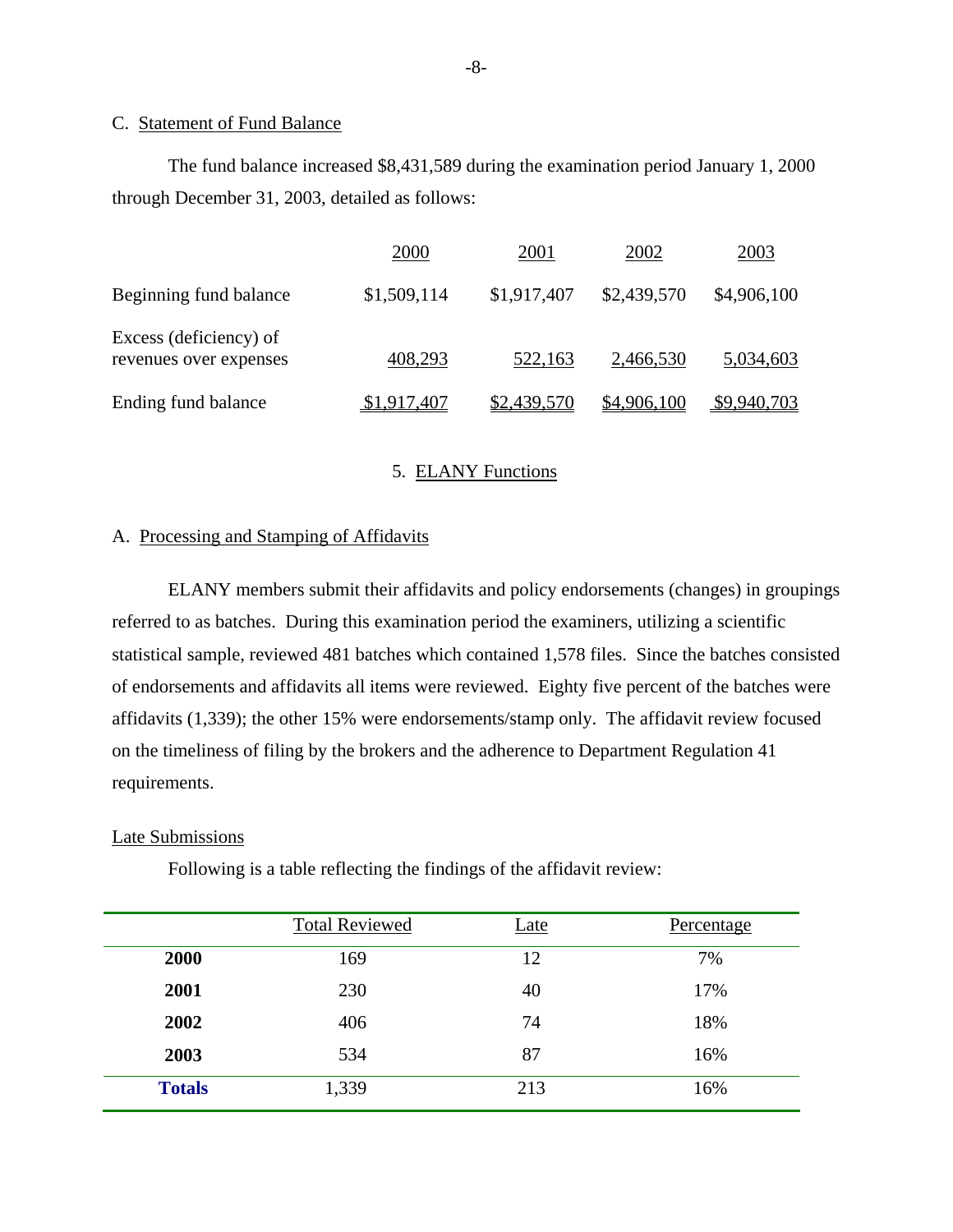ELANY Board of Directors' minutes indicated that the late filing affidavit problem where excess line brokers were submitting affidavits more than 45 days after procuring a policy was improving over time. Notwithstanding the discussions between the Department and ELANY that certain brokers affected by the World Trade Center attack would be exempt from penalties for late filing violations, it appears that late filings were still problematic.

It is again recommended that ELANY continue to promote member compliance with the provisions of Section  $2118(b)(1)$  of the Insurance Law. It is also recommended that ELANY notify the Department when brokers persistently fail to submit affidavits within 45 days of inception date of the policy.

#### Export List

The second amendment to Regulation 41 contains a list (aka the "export list") of types of coverage that can be exported to eligible excess lines insurers without the excess line broker having to obtain declinations. The sample reviewed contained only 17 affidavits which indicated that the risk was on the export list. No discrepancies were noted.

#### **Declination Procedures**

Absent an item qualifying for the export list, an excess line broker is required to obtain three declinations from licensed insurers prior to the placement of a risk in the excess line market. A review of the declination information contained in the 1,339 affidavit sample disclosed the following problem areas: some declinations were not obtained and some declinations appeared to be questionable. These questionable declinations could be subdivided into the following categories: notice of excess line placement dates preceding declination dates and inception dates of excess line placements preceding declination dates.

It was found that declination dates were not listed on 29 affidavits, which is about 2% of the total population for the sample.

 More significantly, in 97 instances or almost 7% of the total population, the declination date was later than the notification date. It appears that the risks were bound before declinations

-9-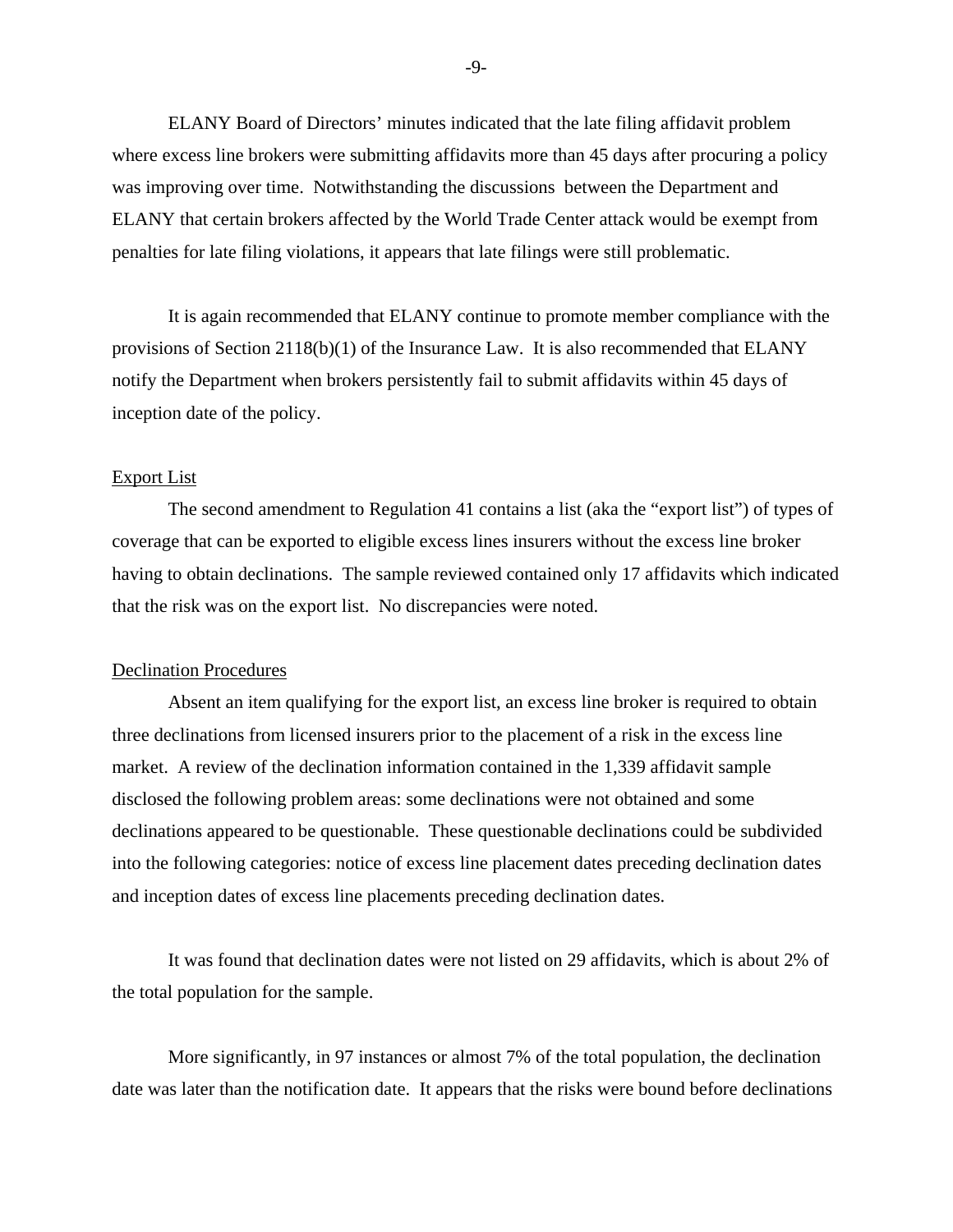were obtained which would suggest a violation of Section 2118 of the New York Insurance Law and Department Regulation 41. The percentage of affidavits where the notice of excess line placement date precedes the declination date is as follows:

| Year | Affidavits | Percentage |
|------|------------|------------|
| 2000 | 16         | 9%         |
| 2001 | 11         | 5%         |
| 2002 | 16         | 4%         |
| 2003 | 54         | 10%        |

It is recommended that any affidavit where the notice of excess line placement date precedes the declination date be sent back to the broker for an explanation and that the Department be notified of any broker who continues to utilize such practice.

 findings here once again heighten the Department's concern regarding questionable declinations. The percentage of affidavits where the inception date precedes the declination date is as follows: Additionally, with respect to some of the declinations, approximately 7.75% of the total affidavit sample population was dated subsequent to the inception date of the policy. The

| Year | Affidavits | Percentage |
|------|------------|------------|
| 2000 | 12         | 7%         |
| 2001 | 22         | 10%        |
| 2002 | 30         | 7%         |
| 2003 | 36         | 7%         |

It is recommended that any affidavit where the inception date precedes the declination date be sent back to the broker for an explanation and that the Department be notified of any broker who continues to utilize such practice.

It is recommended that ELANY contact those members who submit questionable affidavits and provide them with appropriate training.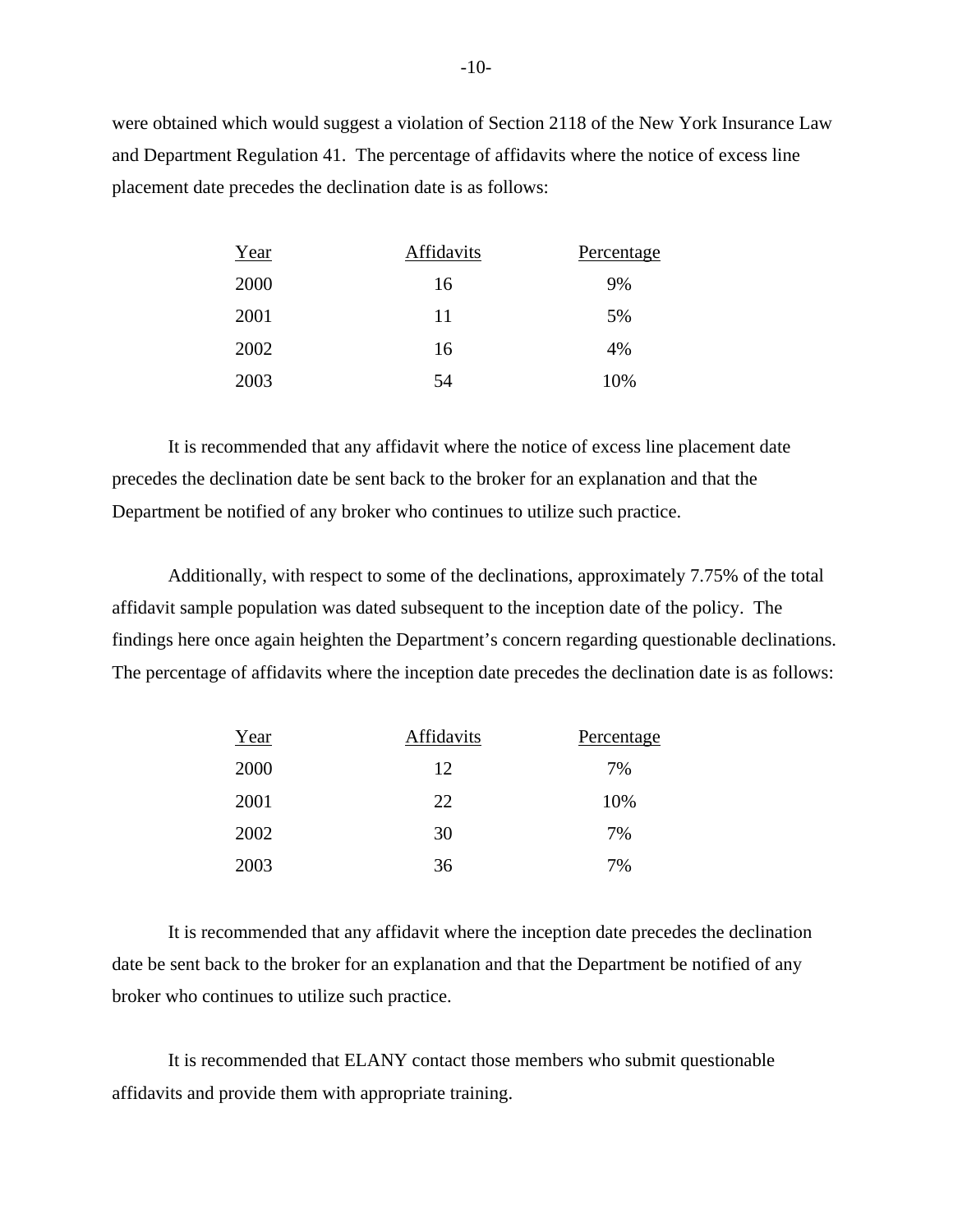#### B. Unauthorized Insurer Files

As part of the application process to be accepted as an eligible unauthorized insurer in New York, ELANY requires an unauthorized insurer intending to do business in New York to submit financial statements and other pertinent documentation for analysis and evaluation. If ELANY determines that the insurer qualifies for eligibility, ELANY notifies the insurer in writing of its acceptance and places the insurer on ELANY's stamping list of eligible insurers. Once on the stamping list, eligible insurers are monitored for financial strength and viability and are subject to an annual re-qualification process.

On the other hand, if ELANY determines that an insurer does not qualify for eligibility, the insurer is notified of the said ineligibility. However, the insurer can later submit updated financial information and documentation to ELANY for its reconsideration.

The purpose for reviewing the unauthorized insurers' application files was to determine whether ELANY has fulfilled its statutory obligations of admitting unauthorized insurers who are financially sound and has treated applicants fairly and equally. In this connection, the examiners reviewed three (3) unauthorized insurers' files and noted that documentation was adequate. In addition, the files contained supporting evidence that an analysis of the financial information had been performed.

#### C. Expenditures

#### Political Contributions

During the period under examination, it was found that ELANY made political contributions to state and local politicians in the total amount of \$28,575. The following reflects ELANY's contributions for the examination period:

| 2000    | 2001    | 2002    | 2003    |
|---------|---------|---------|---------|
| \$5,000 | \$6,000 | \$9,050 | \$8,525 |

-11-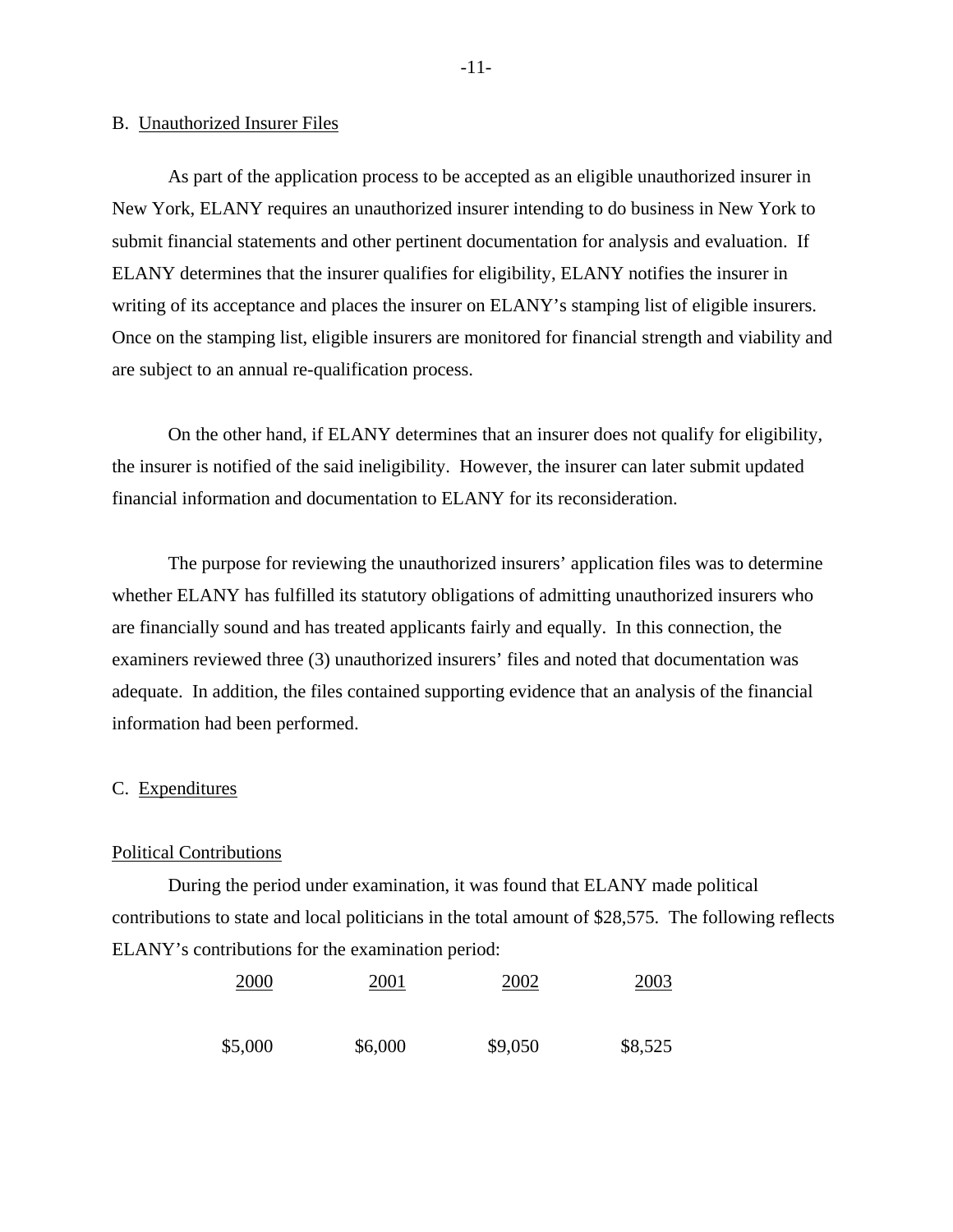It should be noted that in its past three reports on examination, the Department questioned the propriety of ELANY making political contributions to state and local politicians. The prior reports pointed out that "... in view of ELANY's unique status as a quasi-public entity created by, and whose continued existence is within the purview of, the New York State Legislature, the payment of political contributions to members of that body may give an appearance of impropriety." The reports further requested ELANY's "Board of Directors review the matter of continuing to make political contributions in view of the public policy questions raised by this issue."

In a letter to the Department dated April 30, 2007, ELANY stated that it understands that the Department is of the view that ELANY lacks the statutory authority to make political contributions. ELANY added that its Board has voluntarily determined that ELANY will not make any such contributions in the future, and that should ELANY change its position, it will notify the Department and seek its approval before undertaking to make any political contribution in the future. ELANY's current position and particularly its pledge not to make future political contribution without first seeking Department assent is satisfactory to the Department.

#### Charitable Contribution

During the course of the examination it was noted that on June 19, 2003, ELANY made a donation of \$25,000 to the Insurance Industry Charitable Fund (IICF), in apparent violation of Section 2130 of the New York Insurance Law. The donation was made for the purpose of exploring the possibility of creating a New York chapter of the IICF for the Northeastern states.

In a letter to the Department dated April 30, 2007, ELANY asked whether it may lawfully make limited and *de minimis* charitable contributions to certain narrowly circumscribed causes, including organizations (like IICF) established by the insurance industry for charitable work.

In a legal opinion dated June 7, 2007, the Department's Office of General Counsel (OGC) determined that within certain narrow parameters, *de minimis* charitable contributions

-12-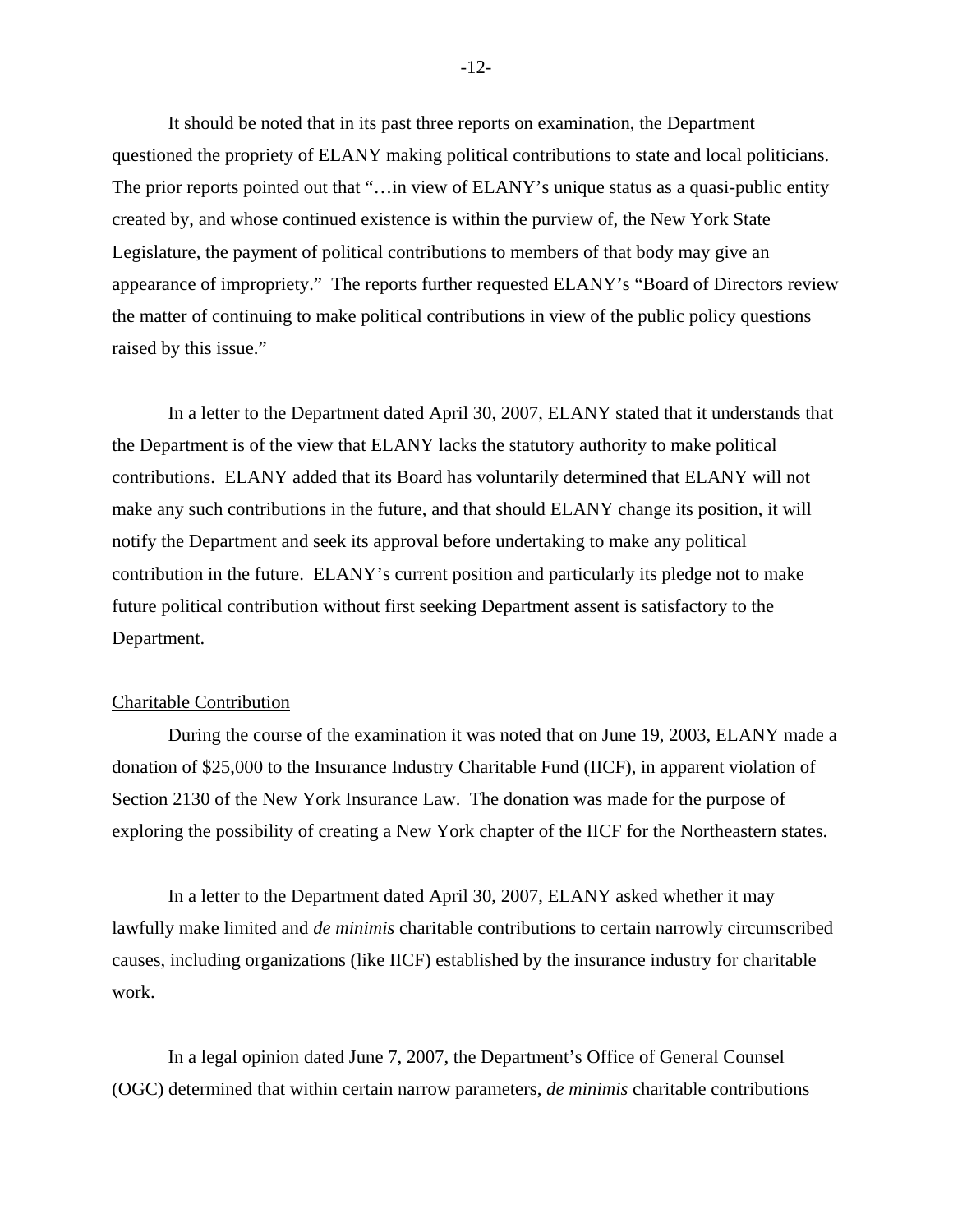may be considered to be "incidental or related" to ELANY's purposes. OGC therefore concluded that: (1) ELANY may make no charitable contributions whatsoever, except to an organization providing humanitarian aid in the wake of a natural disaster or terrorist act, or to an organization established by the insurance industry for charitable works; (2) ELANY must limit its total contributions to any given charitable organization to \$1,000 in any calendar year; (3) ELANY must limit its aggregate charitable contributions to \$15,000 in any calendar year; (4) ELANY must itemize each charitable contribution it made during the year under review in the annual audited statement that ELANY files with the Department, and specify the organization to whom the contribution was made, the date of the contribution, the amount of the contribution, and that nature and purpose of the gift; and (5) ELANY must ensure that its Board approves each donation, no matter what amount.

Within the carefully drawn parameters, the Department has no objection to ELANY periodically making charitable contributions.

#### D. Stamping Fee

During the period under examination, ELANY experienced an unprecedented growth in stamping fee revenue as a result of a rapid growth of premium volume in the excess line market. This growth in premium volume was primarily attributed to the hardening of the insurance market. At the time of the examination, the trend of growth in premium seemed to be continuing and so was the growth in stamping fee revenue. The following table reflects the changes in annual revenues, expenses and fund balances during the examination period:

|                                  | 2000      | 2001                                                | 2002                              | 2003 |
|----------------------------------|-----------|-----------------------------------------------------|-----------------------------------|------|
| <b>Total Revenues</b>            |           | \$2,227,115 \$2,877,018 \$5,375,289 \$8,457,643     |                                   |      |
| <b>Total Expenses</b>            |           | \$1,818,822 \$2,354,855 \$2,908,759 \$3,423,040     |                                   |      |
| Excess of Revenues over Expenses | \$408,293 |                                                     | \$522,163 \$2,466,530 \$5,034,603 |      |
| <b>Fund Balance</b>              |           | $$1,917,407$ $$2,439,570$ $$4,906,100$ $$9,940,703$ |                                   |      |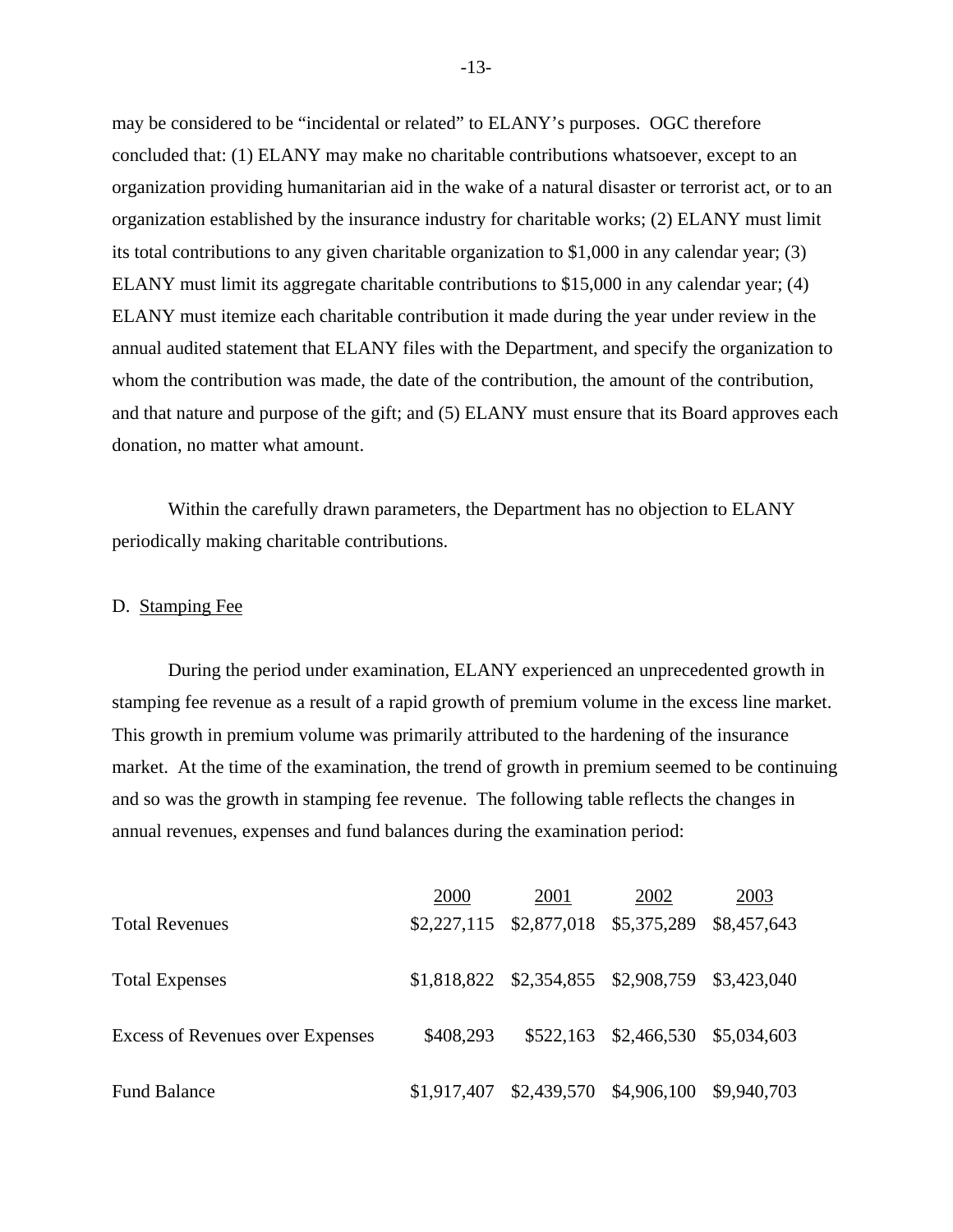The prior report of examination indicated that ELANY's fund balance as of December 31, 1999 was \$1,509,114. This examination indicated that ELANY's fund balance as of December 31, 2003 was \$9,940,703, an increase of \$8,431,589 over the balance of the last examination period. This record amount of fund balance far exceeds the current operational needs of ELANY. Although ELANY had since instituted a 25% reduction in stamping fee effective July 1, 2004, its fund balance is still expected to grow at a rate of approximately \$3 million a year assuming the stamping fee revenue remains at the 2003 level.

After this matter was brought to their attention, ELANY sent a letter dated February 3, 2005 to the Superintendent of Insurance seeking to further reduce the stamping fee charged brokers to two tenths of one percent (.2%). On March 15, 2005, the Superintendent approved ELANY's reduction request to be effective as of July 1, 2005.

It is recommended the Board of Directors of ELANY continue to monitor the fund balance in order to assure that the accumulated fund balance will be able to satisfy the reasonable operational needs of ELANY.

#### E. Internal Controls

As part of the examination, the internal control procedures of ELANY were reviewed. The review revealed a number of weaknesses in the internal control procedures specifically relating to segregation of duties, maintenance of authorization documentation, job descriptions, formalized internal control procedures, and audit committee responsibilities.

#### a) Segregation of duties

The review revealed that the Office Manager is responsible for the following duties: authorization of expenditures, maintenance of accounting records and custody of assets. This violates the principle of segregation of duties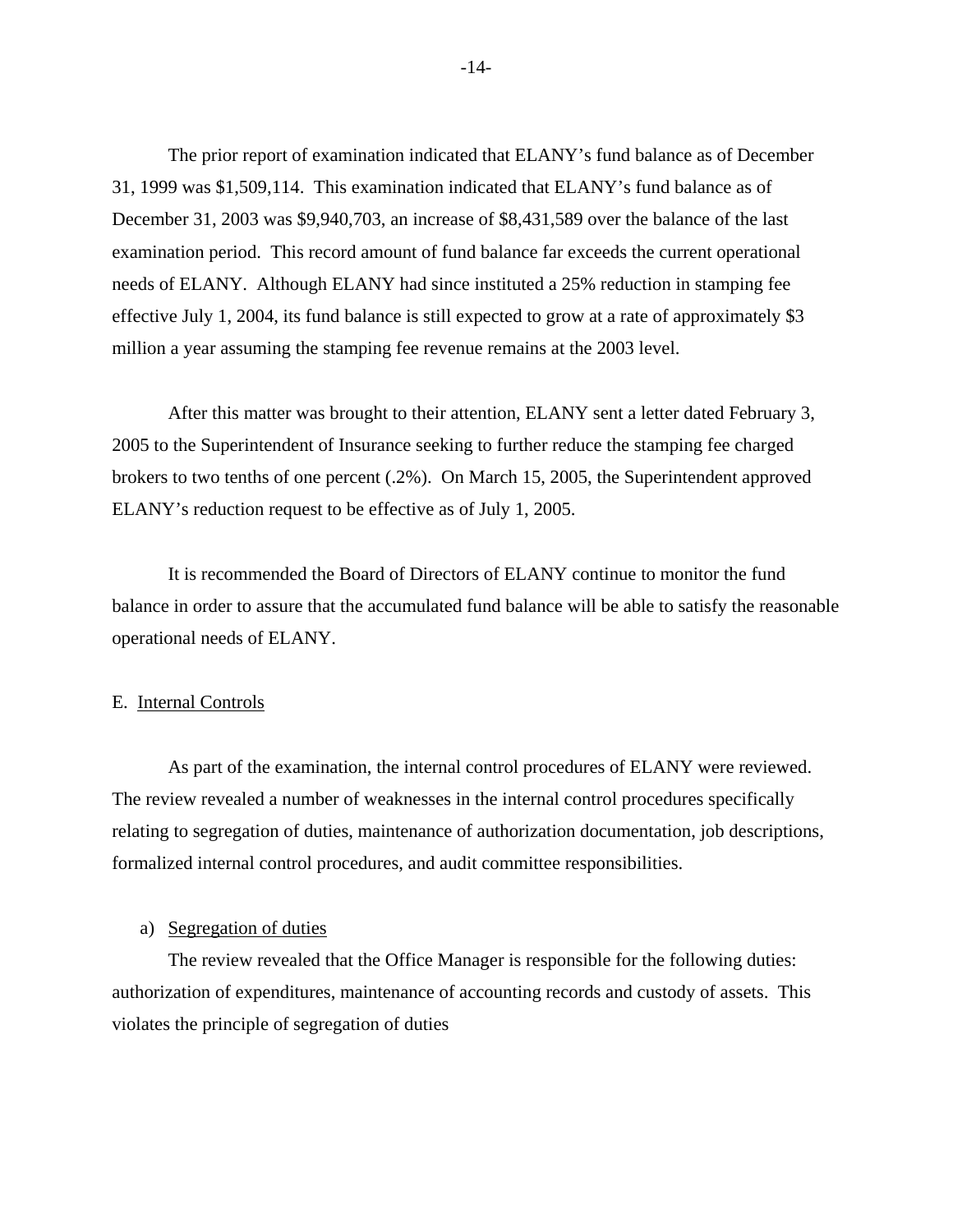The last examination report recommended that a non-signatory perform ELANY's bank reconciliation. The Office Manager continues to perform bank reconciliations (with verification by an outside consultant) in addition to maintaining accounting records. It is recommended that ELANY incorporate the principle of segregation of duties into appropriate job functions in order to ensure that ELANY's assets are safeguarded and its obligations and liabilities are properly authorized and recorded.

#### b) Maintenance of documentation of authorization

ELANY reported that authorization of expenses were mostly effected verbally following discussions between the Office Manager and the Executive Director with little or no documentation being maintained. The documentation of authorization allows accountability to management and broker members for its actions. It is recommended that ELANY properly record and maintain all documentation of authorization for expenses.

#### c) Job description

Since its creation in 1988, ELANY has grown into a much larger organization and job descriptions for various managerial positions have not been updated since 1993. Many responsibilities not originally contemplated are now necessary parts of an individual manager's duties. These additional responsibilities should be incorporated into the new job description write-up. Also over the years new positions have been created. For example, a new Information Technology (IT) Manager position was created to serve the current needs of electronic processing. It is recommended that ELANY review the job descriptions of its employees and rewrite or adapt them to meet the current needs of the Association.

#### d) Formalized internal control procedures

Internal control procedures are neither formalized nor written. ELANY reported that it has hired an outside consultant to analyze its internal control and security needs. It is recommended that ELANY establish formal written internal control procedures. It is also recommended that ELANY provide the Department with a copy of the internal control report and steps taken by ELANY to alleviate any problems noted in the report.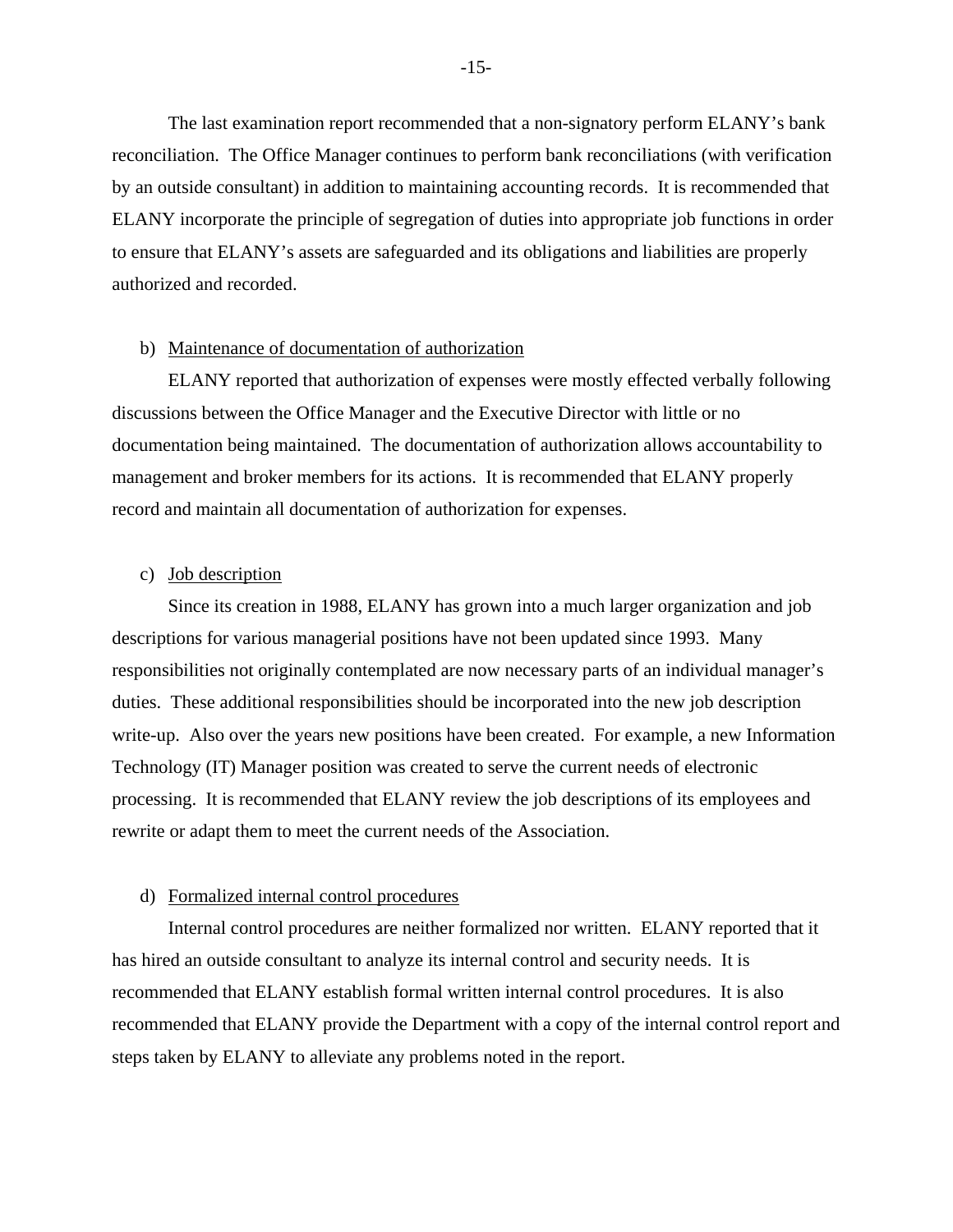#### e) Audit committee responsibilities

ELANY reported that there was no audit committee to oversee matters relating to internal and external audits. ELANY advised that it had recently changed the name of "Finance Committee" to "Audit and Finance Committee" to reflect the increased responsibilities of this committee. It is recommended that ELANY formalize the additional responsibilities of the Audit and Finance Committee in writing.

#### F. Binding Authority Agreements

Section 2118(f) of the Insurance Law states that, "an excess line broker licensed pursuant to Section 2105 of this article may execute an authority to bind coverage and may exercise binding authority on behalf of an insurer not licensed or authorized to do business in this state… and shall set forth the terms, conditions and limitations governing the exercise of binding authority by the excess line broker."

As of December 31, 2003, ELANY reviewed and accepted 189 binding authority agreements from 65 excess line brokers. ELANY's procedures according to the Finance Director is to personally review the agreements, to send out an acceptance notice to the individual brokers whereby the onus is placed upon the broker to comply with their agreements, and to subsequently file them. In regard to the affidavit question, "Does the broker have binding authority?", no review is made to determine whether the brokers have filed agreements or are adhering to them.

It was noted and discussed with the Finance Director that there were a number of instances where the ELANY examiners were incorrectly inputting binding authority information from the affidavit to ELANY's database, i.e. answering "yes" to the question regarding binding authority agreement when in fact the broker does not have an agreement. It is recommended that ELANY implement procedures requiring its examiners to verify the existence of a binding authority agreement and that ELANY perform periodic review of the examiners work to ensure they are following such procedures.

-16-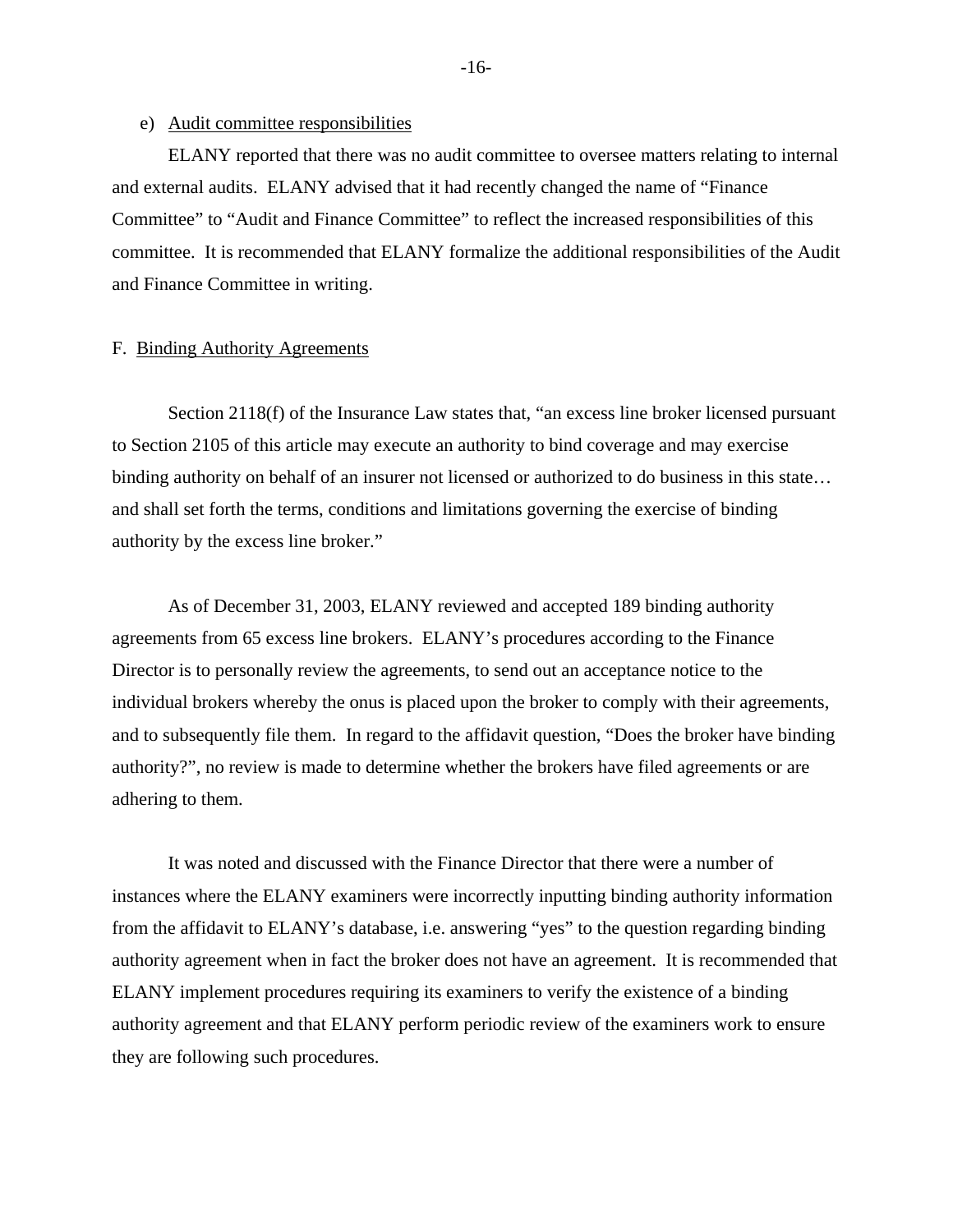# 6. Compliance with Prior Report on Examination

The following matters were the subject of recommendations in the prior Report on Examination (page numbers shown refer to the prior Report): It should be noted that items A, D, I and N below are recommendations which ELANY has failed to implement.

| <b>Item</b>                                                                  |    |
|------------------------------------------------------------------------------|----|
| A. It is again recommended that ELANY continue its procedures                | 9  |
| with respect to promoting member compliance with the provisions of           |    |
| Section 2118 of the Insurance Law, but more importantly, notify the          |    |
| Department when the law is violated.                                         |    |
| ELANY has not fully complied with this recommendation.                       |    |
| B. It is recommended that when a broker contends that "no market"            | 9  |
| exists" for a permissible kind of excess line risk, ELANY should return      |    |
| the affidavit and advise the excess line broker to contact the Department    |    |
| for further guidance.                                                        |    |
| It appears that ELANY has complied.                                          |    |
| C. It is recommended that ELANY examiners verify that a risk is              | 9  |
| actually on the "export list" and return any affidavits to the broker with a |    |
| notice that the risk is not exempt from the declination procedures.          |    |
| It appears that ELANY has complied.                                          |    |
| D. It is recommended that ELANY examiners test check declinations            | 10 |
| for risks of similar type and report brokers who consistently obtain         |    |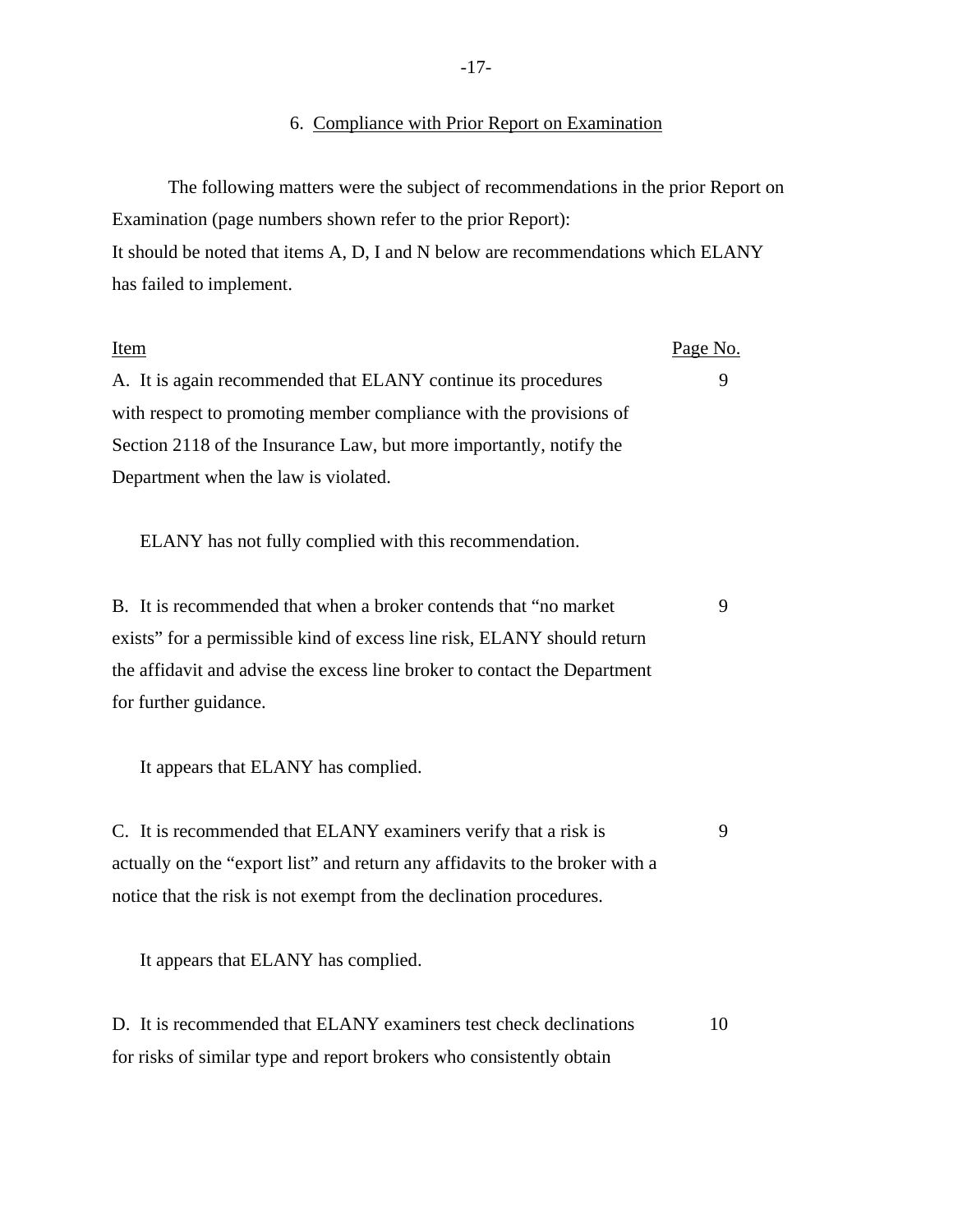Item Item Page No. declinations from the same company and underwriter to the Department for further investigation.

ELANY has not complied. ELANY stated that its 16 examiners review affidavits and endorsements submitted by thousands of brokers. It is difficult to identify those individual brokers who repeatedly use the same licensed companies in the declinations portion of affidavits. Furthermore, it claims some level of repeated use of particular licensed insurers as declining carriers is expected and does not create a sufficient level of incredibility in and of itself to attempt to impeach the broker's sworn statement.

E. It is recommended that ELANY examiners report incidences of 10 certificate numbers on non purchasing group policies to the Department for further investigation.

In its response dated April 11, 2003 to the recommendations of the Department, ELANY agreed to reexamine its procedures for reviewing group insurance policies which are not purchasing groups under the Federal Risk Retention Act. It appears that ELANY has complied with this recommendation.

F. It is recommended that when signatures of identical names do not 10 match, copies of these affidavits should be sent to the Department for further investigation.

It appears that ELANY has complied with this recommendation.

G. It is recommended that affidavits with stamped signatures be 10 returned to the excess line broker for appropriate signature.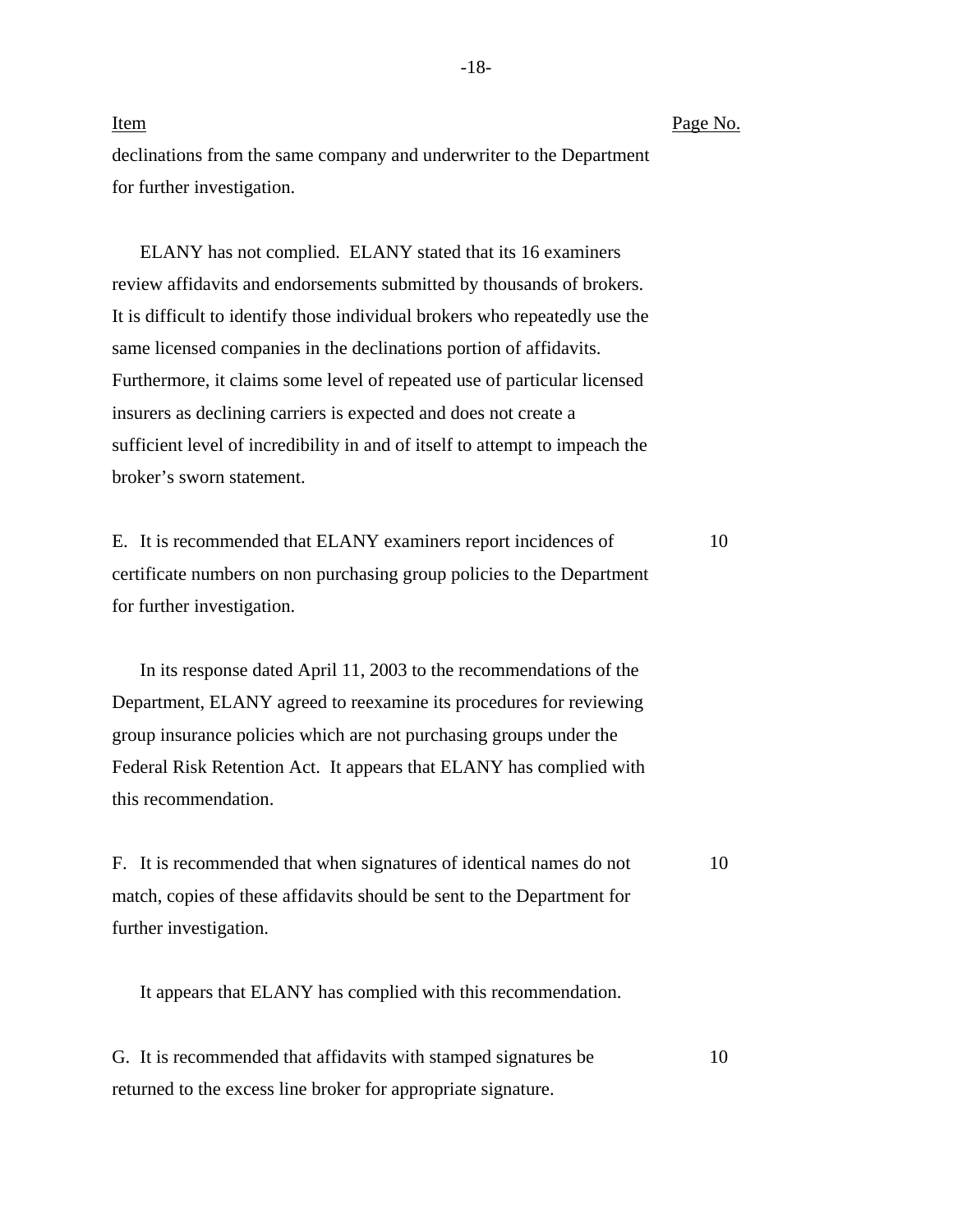| Item                                                                      | Page No. |  |
|---------------------------------------------------------------------------|----------|--|
| ELANY submitted that its examiners regularly enforce Department           |          |  |
| policy that only affidavits with wet signatures be processed. However, it |          |  |
| stated that identifying whether a signature is original can be difficult  |          |  |
| when soft point, fine markers with black ink are used to sign a document. |          |  |
| The examiners routinely reject affidavits stamped with a facsimile        |          |  |
| signature. Furthermore, ELANY indicated that it is in the process of      |          |  |
| migrating to legal electronic signatures within two years which will make |          |  |
| signature verification irrelevant. It appears that ELANY has complied     |          |  |
| with this recommendation.                                                 |          |  |
|                                                                           |          |  |

H. It is recommended that ELANY train its examiners to recognize 10 which coverages are permitted to be placed in the excess line market.

ELANY said its policy is to regularly engage in the training of its examiners to identify types of coverage and which types are permitted to be placed in the excess line market. It is also in the process of establishing an examiners' procedures manual. It appears that ELANY has complied with this recommendation.

I. It is further recommended that ELANY establish and maintain an 10 affidavit filing procedures manual for use by ELANY examiners.

ELANY has not complied with this recommendation.

J. It is recommended that ELANY establish formal written guidelines 11 with regard to the application process for excess line insurer eligibility, and retain all required documentation in the company files.

ELANY has complied with this recommendation. It has established written application requirements for companies seeking eligibility and re-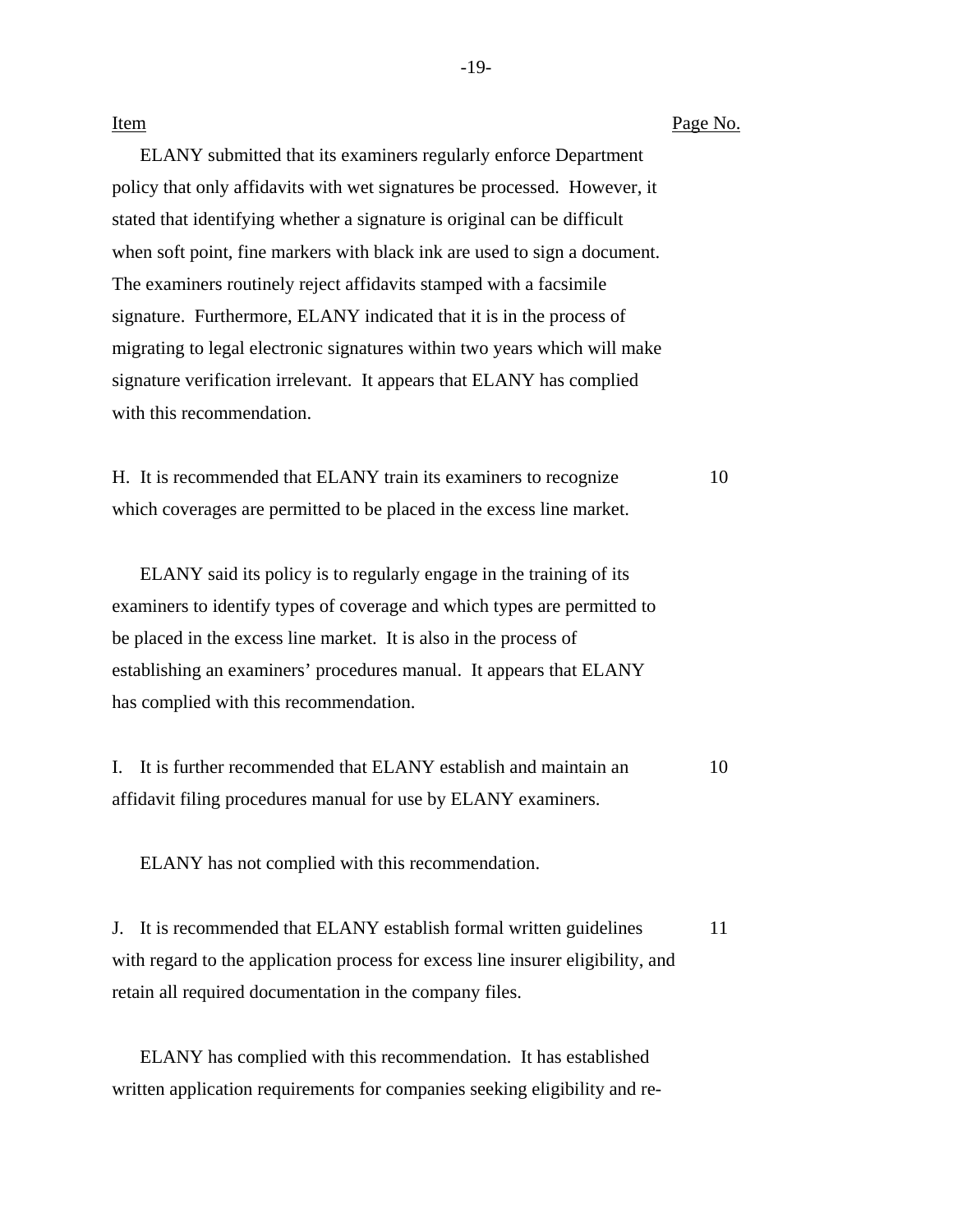| <u>Item</u>                                                                | Page No. |
|----------------------------------------------------------------------------|----------|
| eligibility. It also performs financial analysis and maintains a worksheet |          |
| on companies analyzed.                                                     |          |

K. It is again recommended that the Board of Directors establish 11 formal written guidelines for travel and entertainment expenses for Board members and officers.

ELANY has complied with this recommendation. The Travel and Entertainment guidelines were amended in response to this suggestion.

L. It is again recommended that the Board of Directors continue to 13 review the issue of political contributions in view of the public policy considerations.

ELANY has complied with this recommendation, and has agreed to cease making political contributions. Moreover, ELANY has pledged that should it change its position, it will seek the Department's approval before undertaking to make any additional political contributions in the future.

M. It is again recommended that the fund balance and stamping fee 14 rate be monitored by the Board of Directors so that if the fund balance approaches a threshold in excess of \$1,800,000, consideration should be given to reducing the stamping fee rate at that time.

ELANY has complied with this recommendation. During the current examination period, ELANY experienced an explosion in premium growth due to hardening in the insurance market. The fund balance as of the end of year 2004 exceeded a record amount of \$15.4 million. The Board of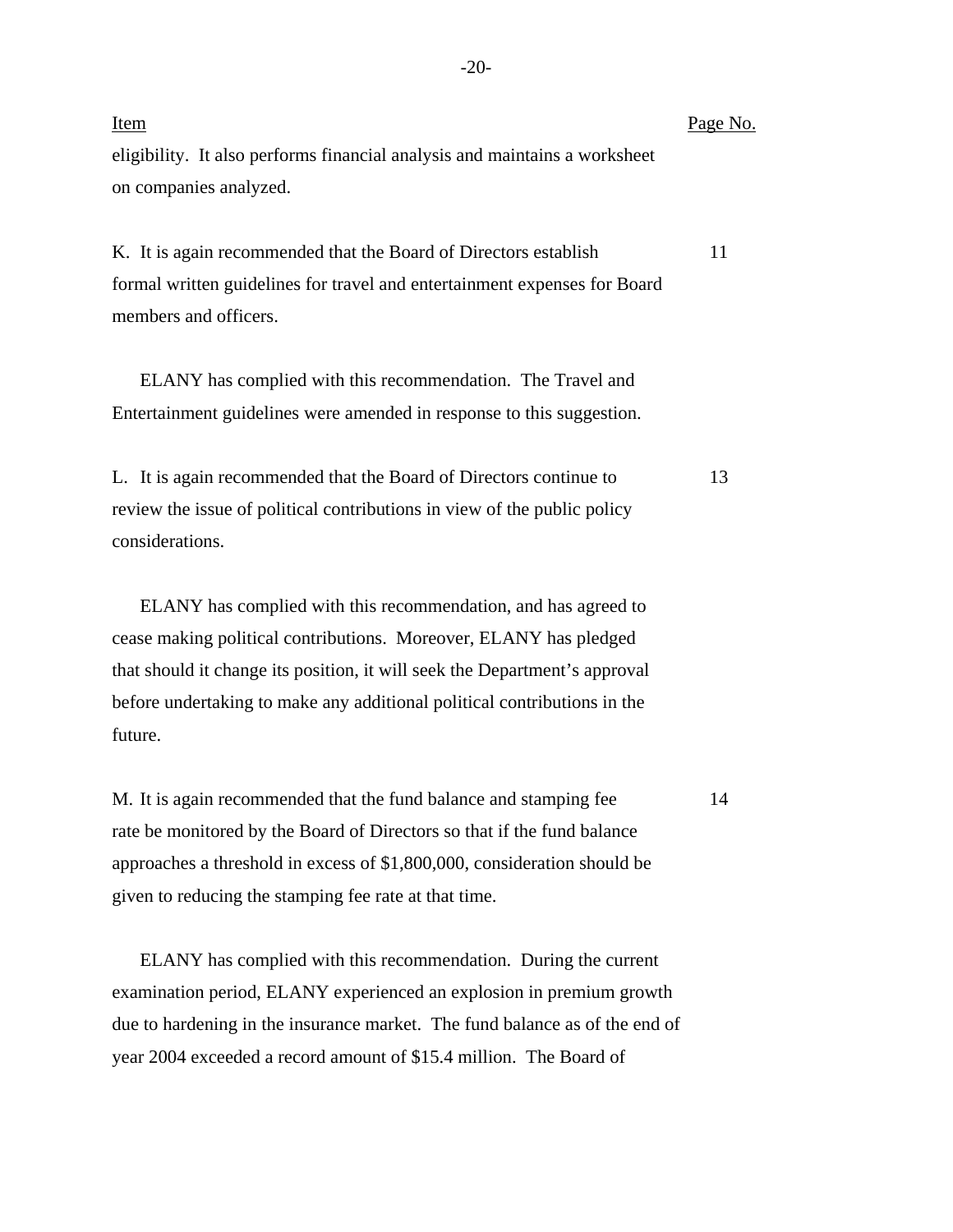# Item Page No. Directors was fully aware of it. It requested and received approval from the Superintendent of Insurance, a stamping fee reduction to .3% of premiums written for policies incepting prior to July 1, 2004. After the conclusion of the current examination, ELANY requested and received approval for a second reduction in stamping fee to .2% for policies incepting after July 1, 2005.

N. It is again recommended that a non-signatory perform the bank 14 reconciliations.

ELANY has not complied with this recommendation. The monthly bank statement reconciliation was still carried out by the Office Manager who also maintained accounting records and had custody of assets of the Association. However, ELANY claimed the monthly bank statement reconciliation was verified by an outside CPA firm.

O. Binding authority thresholds should be monitored by ELANY 14 examiners and any significant discrepancies should be reported to the Department.

ELANY advised the Department that it is beyond their expertise to monitor business bound under the binding authorities for compliance with the contract. ELANY contends that it is the proper function of the carriers which extend such authority.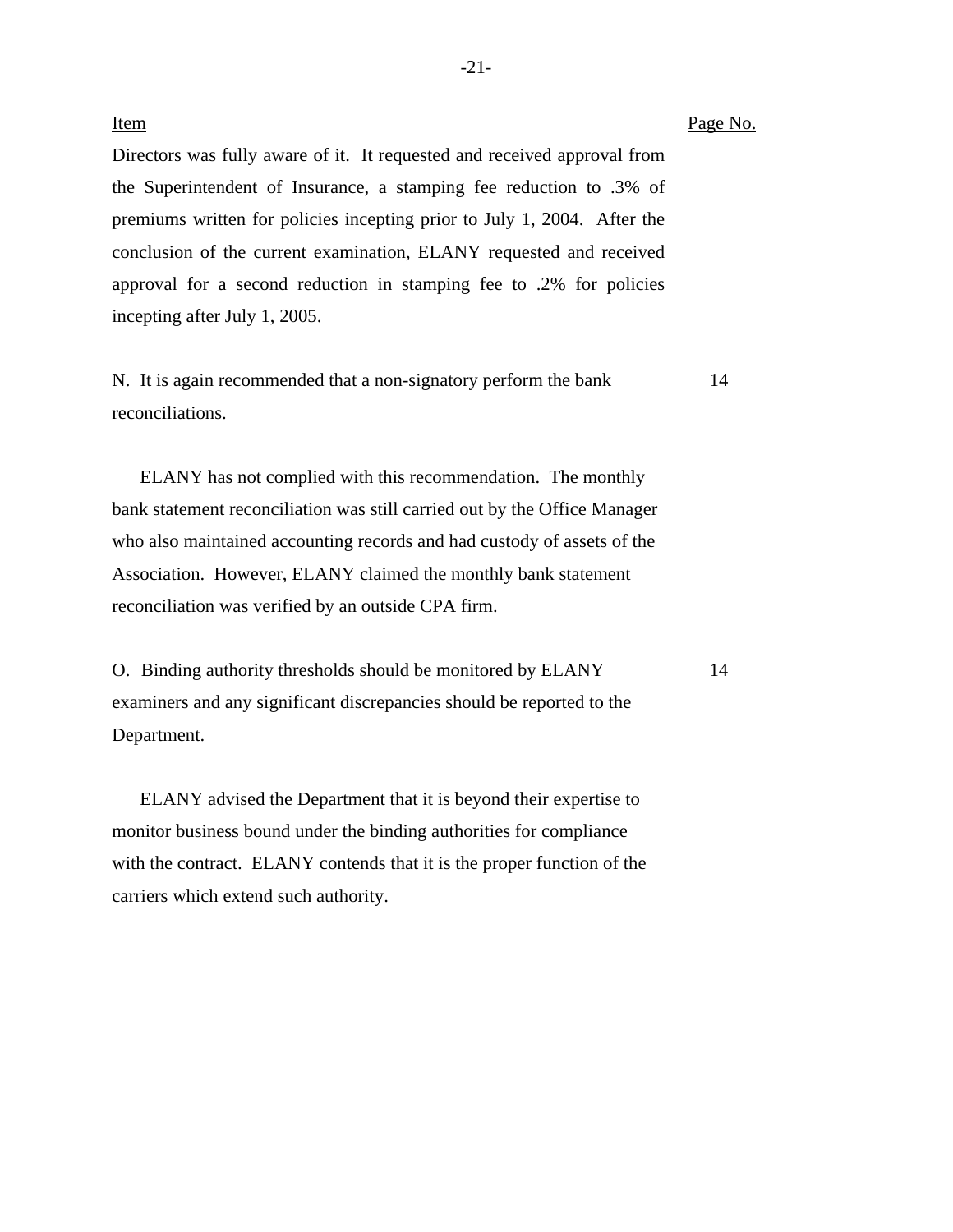### 7. Summary of Recommendations

| The following summarizes the recommendations contained in this Report on    |          |  |
|-----------------------------------------------------------------------------|----------|--|
| Examination:                                                                |          |  |
| Item                                                                        | Page No. |  |
| A. It is again recommended that ELANY continue to promote                   | 9        |  |
| member compliance with the provisions of Section $2118(b)(1)$ of the        |          |  |
| Insurance Law. It is also recommended that ELANY notify the                 |          |  |
| Department when brokers persistently fail to submit affidavits within 45    |          |  |
| days of inception date of the policy.                                       |          |  |
|                                                                             |          |  |
| B. It is recommended that any affidavit where the notice of excess line     | 10       |  |
| placement date precedes the declination date be sent back to the broker for |          |  |
| an explanation and that the Department be notified of any broker who        |          |  |
| continues to utilize such practice.                                         |          |  |

| C. It is recommended that any affidavit where the inception date precedes   | 10 |
|-----------------------------------------------------------------------------|----|
| the declination date be sent back to the broker for an explanation and that |    |
| the Department be notified of any broker who continues to utilize such      |    |
| practice.                                                                   |    |

| D. It is recommended that ELANY contact those members who submit    | 10 |
|---------------------------------------------------------------------|----|
| questionable affidavits and provide them with appropriate training. |    |

E. It is recommended the Board of Directors of ELANY continue to 14 monitor the fund balance in order to assure that the accumulated fund balance will be able to satisfy the reasonable operational needs of ELANY.

F. It is recommended that ELANY incorporate the principle of segregation 15 of duties into appropriate job functions in order to ensure that ELANY's assets are safeguarded and its obligations and liabilities are properly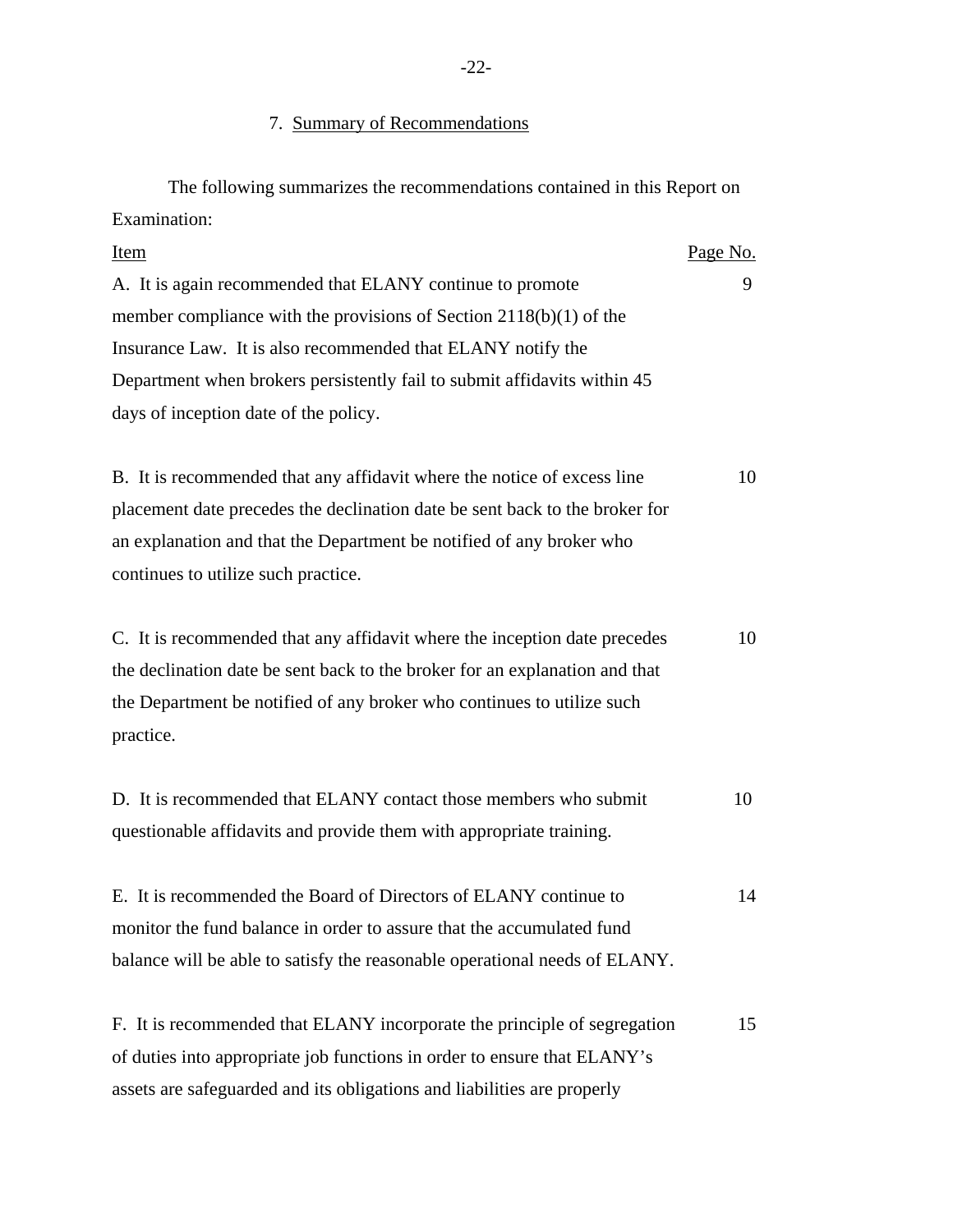| Item<br>authorized and recorded.                                                                                                                                                                                                                                           | Page No. |
|----------------------------------------------------------------------------------------------------------------------------------------------------------------------------------------------------------------------------------------------------------------------------|----------|
| G. It is recommended that ELANY properly record and maintain all<br>documentation of authorization for expenses.                                                                                                                                                           | 15       |
| H. It is recommended that ELANY review the job descriptions of its<br>employees and rewrite or adapt them to meet the current needs of the<br>Association.                                                                                                                 | 15       |
| I. It is recommended that ELANY establish formal written internal<br>control procedures. It is also recommended that ELANY provide the<br>Department with a copy of the internal control report and steps taken by<br>ELANY to alleviate any problems noted in the report. | 15       |
| J. It is recommended that ELANY formalize the additional<br>responsibilities of the Audit and Finance Committee in writing.                                                                                                                                                | 16       |
| K. It is recommended that ELANY implement procedures requiring its<br>examiners to verify the existence of a binding authority agreement and<br>that ELANY perform periodic review of the examiners work to ensure<br>they are following such procedures.                  | 16       |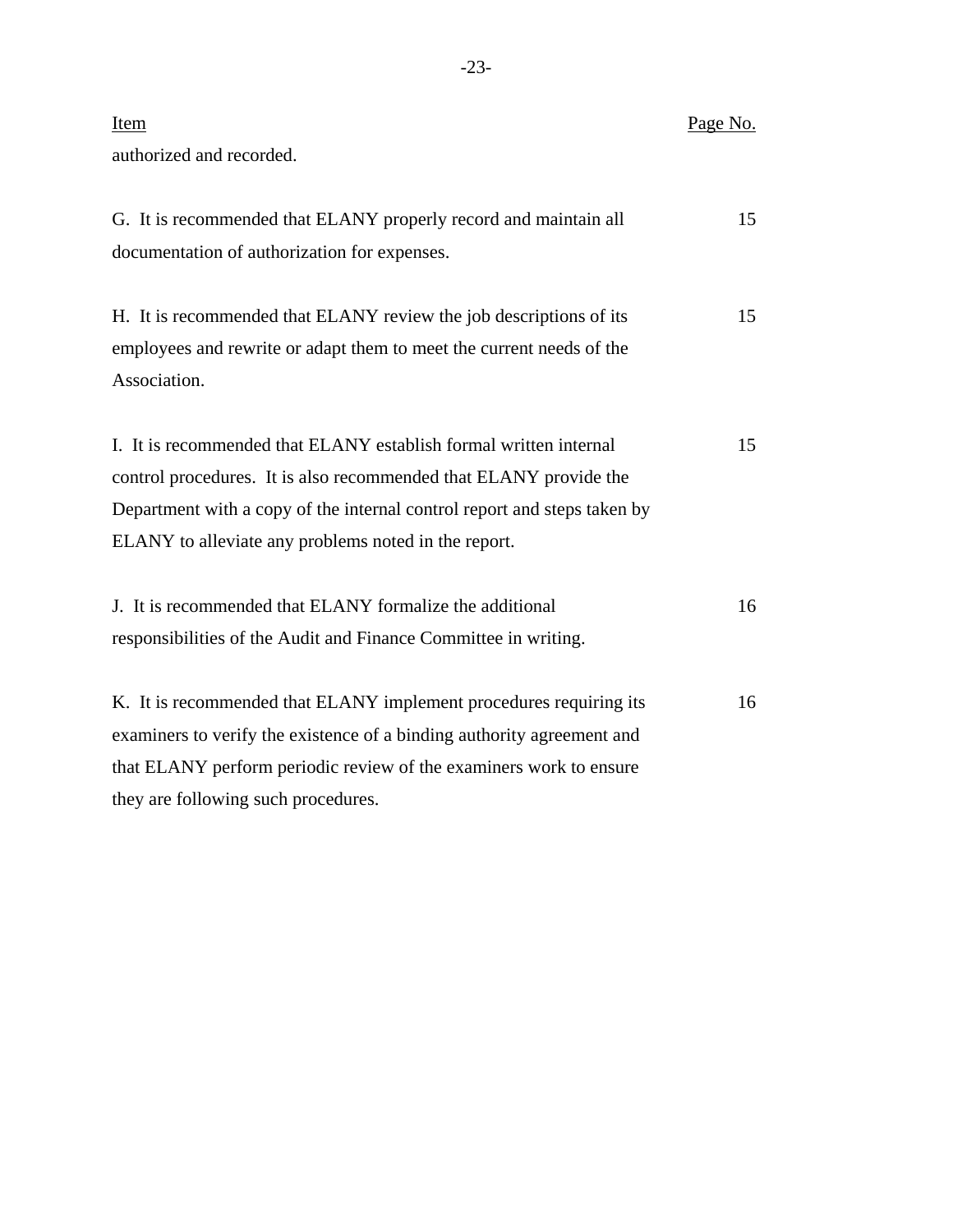Respectfully submitted,

Richard Yuen Senior Insurance Examiner

STATE OF NEW YORK ) ) ) SS. COUNTY OF NEW YORK )

 Richard Yuen, being duly sworn, deposes and says that the foregoing report submitted by him is true to the best of his knowledge and belief.

Richard yuen

Richard Yuen

Avende Cluve

ADEMOLA OLUMU **Notary Public, State of New York 1998**<br>
Qualified in Kings County<br>
Commission Expires August 20, 2009

Subscribed and sworn to before me this  $4\frac{1}{2}$  day of Nevembe 2005.